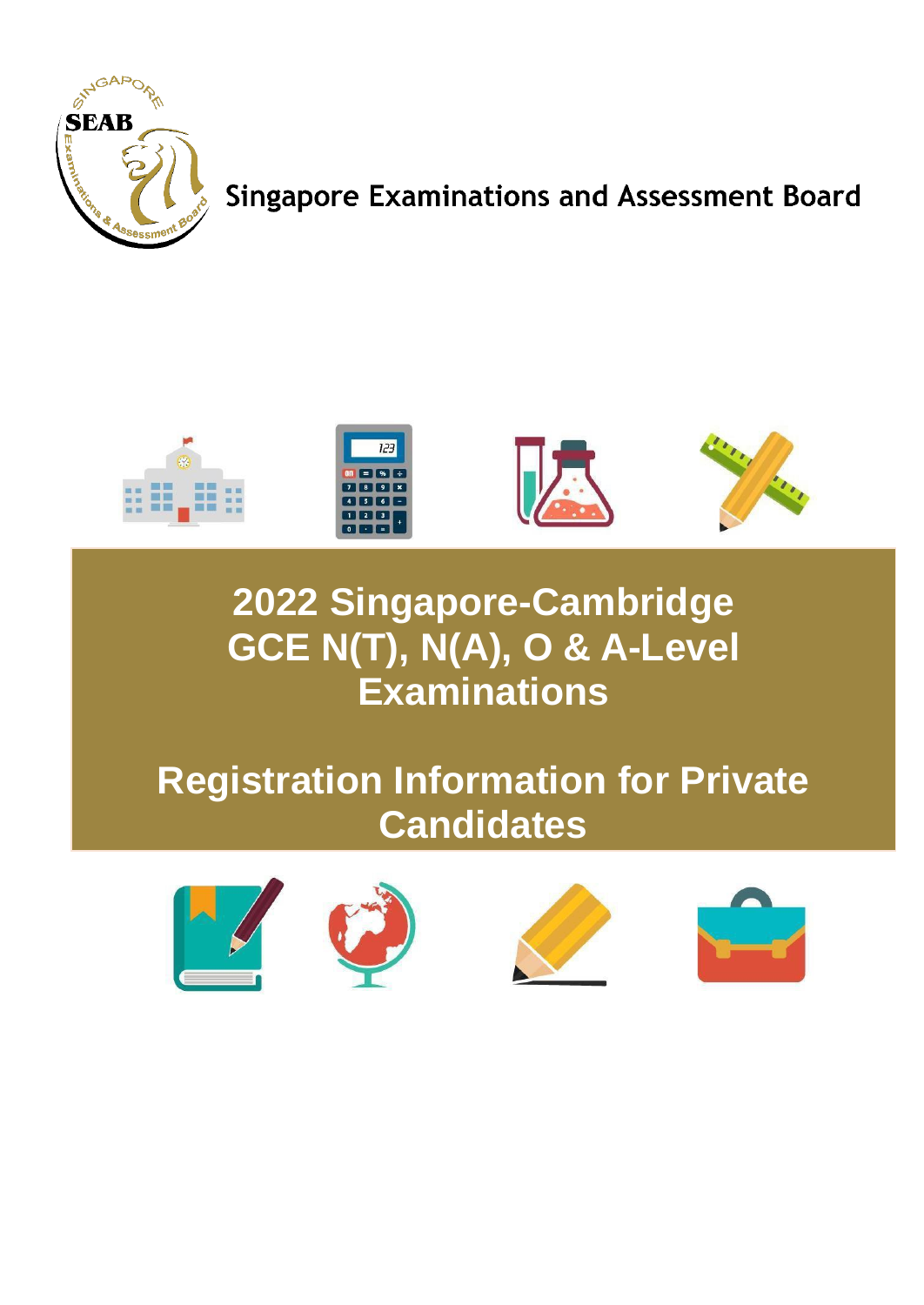# <span id="page-1-0"></span>**CONTENTS**

#### **INTRODUCTION**

1. [Introduction](#page-2-0)

#### **SECTION 1: REGISTERING FOR NATIONAL EXAMINATION**

- 2. Registration
	- 2.1. [Registration Period](#page-3-0) and Eligibility
	- 2.2. [Examination](#page-3-1) Subjects
	- 2.3. [Examination](#page-4-0) Fees
	- 2.4. [Amendments](#page-6-0) to Registered Subjects

#### 3. Withdrawal and Refund

- 3.1. Withdrawal from The Entire [Examination](#page-6-1)
- 3.2. [Refund](#page-7-0)
- 3.3. [Application](#page-7-1) for Admission to Tertiary Institutions

#### 4. Access Arrangement

- 4.1. Application for Access [Arrangements](#page-7-2)
- 4.2. Annotation on Results Slip and [Certificates](#page-8-0)
- 5. Key Reminders

#### **ANNEXES**

#### ANNEX A: Subjects examined

- $\triangleright$  N(T)- and [N\(A\)-Level](#page-9-0)
- ➢ [O-Level](#page-12-0)
- ➢ A [and AO](#page-16-0) Level
- ➢ H1 and [H2-Level](#page-17-0)

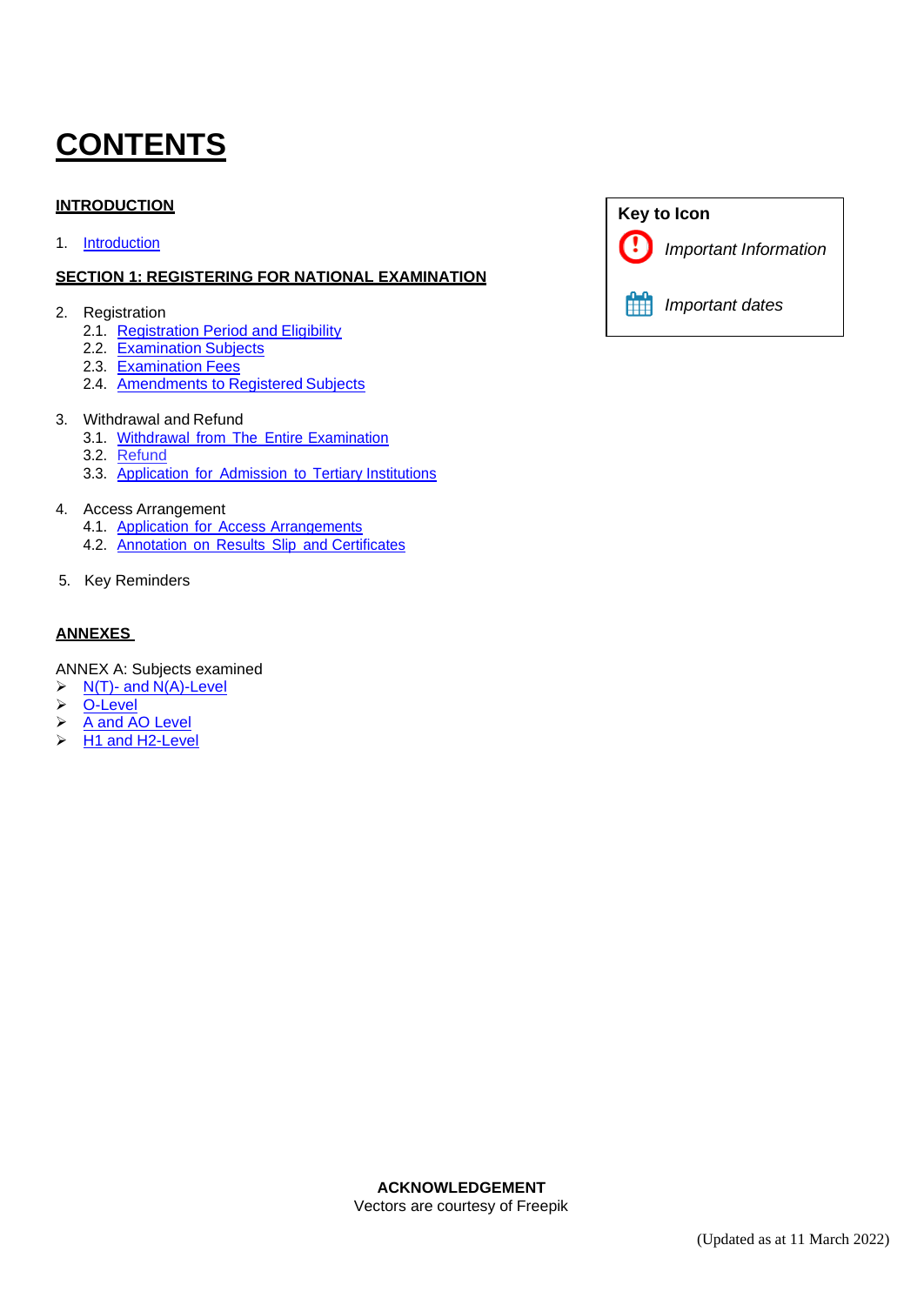#### <span id="page-2-0"></span>**1. INTRODUCTION**

- The Cambridge Assessment International Education, the Ministry of Education (MOE), Singapore and Singapore Examinations and Assessment Board (SEAB) are the joint examining authorities for the examinations.
- The Singapore-Cambridge General Certificate of Education Normal (Technical), Normal (Academic), Ordinary and Advanced Level Examinations are administered by SEAB.
- Before registering for any examination subject(s), you are advised to read the information contained herein thoroughly. By registering for the examination(s),you agree to comply with all examination instructions and regulations stipulated by SEAB.
	- SEAB may issue additional instructions for the conduct of specific papers (for example, written papers, oral, and practical papers) at any time leading up to the date of the examinations. Any new or updated instructions are part of the examination rules and regulations and will take immediate effect unless specifically stated. Any new or updated instructions will be sent to the email address which you had provided to SEAB during your registration. These instructions will also be updated on SEAB's website at [www.seab.gov.sg.](http://www.seab.gov.sg/)
- The national examination question papers are copyrighted. You are not allowed to post online, publish or reproduce the national examination question papers in any form without permission from SEAB. SEAB will take all necessary actions, including penalties against candidates if there are any copyright infringements.
	- No part of this document, whether image, text or otherwise, may be copied, reproduced, published, adapted, modified, distributed, transmitted, communicated and/or stored in any form or by any means without the prior written permission of SEAB.
	- For any queries, please visit the [Frequently Asked Questions](https://www.seab.gov.sg/home/seab-web/faqs) page on SEAB's website or submit your query via this [feedback](https://form.gov.sg/#!/5dc02f345f93b5001904159d) form.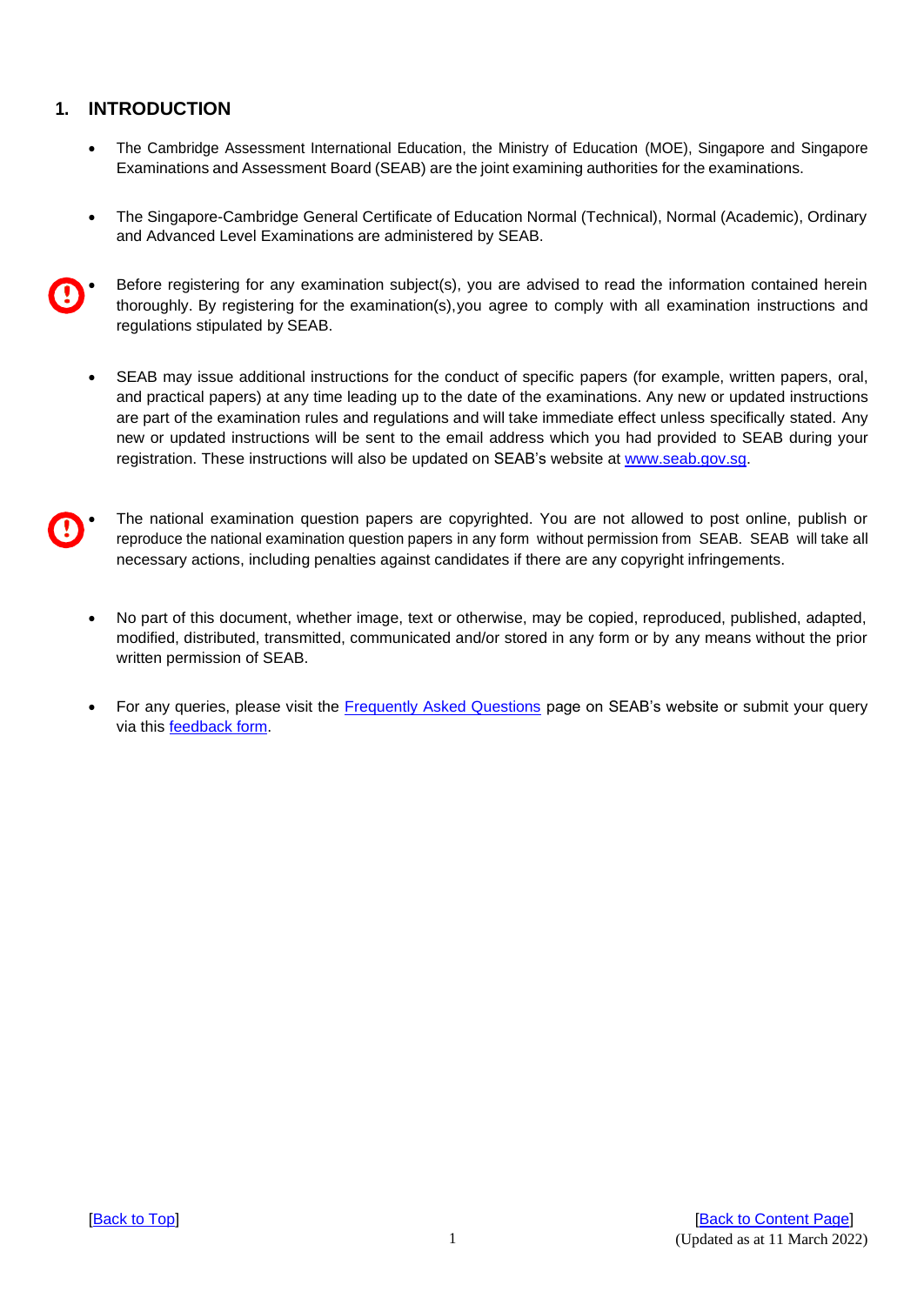#### **2. REGISTRATION**

# <span id="page-3-0"></span>*2.1. [REGISTRATION](#page-3-0) PERIOD AND ELIGIBILITY*

You may register for the 2022 Singapore-Cambridge GCE N(T)-, N(A)-, O- and/or A**-**Level examination(s) through SEAB's [Candidates Portal](https://myexams.seab.gov.sg/auth/login) from **28 March - 13 April 2022.**

Regular updates on the registration, examination schedules and important dates would be given on [SEAB's](http://www.seab.gov.sg/) [website.](http://www.seab.gov.sg/) You are advised to check SEAB's website regularly.

The minimum age requirements and maximum number of registrable subjects for each examination level are indicated below:

| <b>Examination Level</b>  | <b>Minimum Age Required</b><br>as at 1 <sup>st</sup> January 2022 | <b>Maximum Number of Subjects Allowed</b> |  |  |
|---------------------------|-------------------------------------------------------------------|-------------------------------------------|--|--|
| GCE N(A)- and N(T)- Level | 15                                                                |                                           |  |  |
| <b>GCE O-Level</b>        | 15                                                                |                                           |  |  |
| <b>GCE A-Level</b>        |                                                                   | • 5 H1 subjects and 3 H2 subjects; or     |  |  |
|                           |                                                                   | • 3 H1 subjects and 4 H2 subjects         |  |  |

**School candidates who are enrolled in Government/ Government-Aided/ Independent/ Specialised schools must not register as private candidates.** If you are a school candidate, your registration as a private candidate will be invalidated and any paid examinations fees will be forfeited.

#### <span id="page-3-1"></span>*2.2. EXAMINATION SUBJECTS*

| <b>Science Subjects</b><br>with Practical<br><b>components</b> | If you are registering for a Science subject with a practical paper, you must:<br>Have sat the same Science subject(s) previously, OR<br>$\bullet$<br>are currently attending or will be attending a course of instruction in Science<br>$\bullet$<br>practical at any institute/school. You must complete the course of instruction in<br>Science practical at the institute/school enrolled in.                                                                                                                                                     |
|----------------------------------------------------------------|-------------------------------------------------------------------------------------------------------------------------------------------------------------------------------------------------------------------------------------------------------------------------------------------------------------------------------------------------------------------------------------------------------------------------------------------------------------------------------------------------------------------------------------------------------|
|                                                                | You are required to declare that you have fulfilled the above requirements at the<br>point of registration. Registration for the subject may be cancelled without a<br>refund of the examination fees if a false declaration is made.                                                                                                                                                                                                                                                                                                                 |
|                                                                |                                                                                                                                                                                                                                                                                                                                                                                                                                                                                                                                                       |
| <b>Mother Tongue</b><br><b>Language</b><br><b>Subjects</b>     | (a) You may choose to sit for the GCE O-Level and/or A-Level Mother Tongue<br>Language (MTL) subjects during the Mid-Year and/or Year-End examinations.<br>You are required to indicate your selection during the registration period.<br>(b) If you have sat the GCE O-Level and/or A-Level Mid-Year MTL examination,<br>you may register to re-sit the GCE O- Level and/or A-Level Year-End MTL<br>examination after the release of the Mid-Year results in August 2022. Please<br>note that you will only be allowed to re-sit the written papers. |
|                                                                | (c) You will be advised on the Year-End MTL examination registration procedures<br>when the Mid-Year MTL examination results are released.                                                                                                                                                                                                                                                                                                                                                                                                            |
|                                                                | (d) You will only receive one result slip reflecting all the subjects which you had<br>sat for in the examination year when the GCE-Level examination results are<br>released. If you sit for your MTL subject in both the Mid-Year and Year-End<br>examinations, the better result of the two sittings will be reflected on your<br>result slip.                                                                                                                                                                                                     |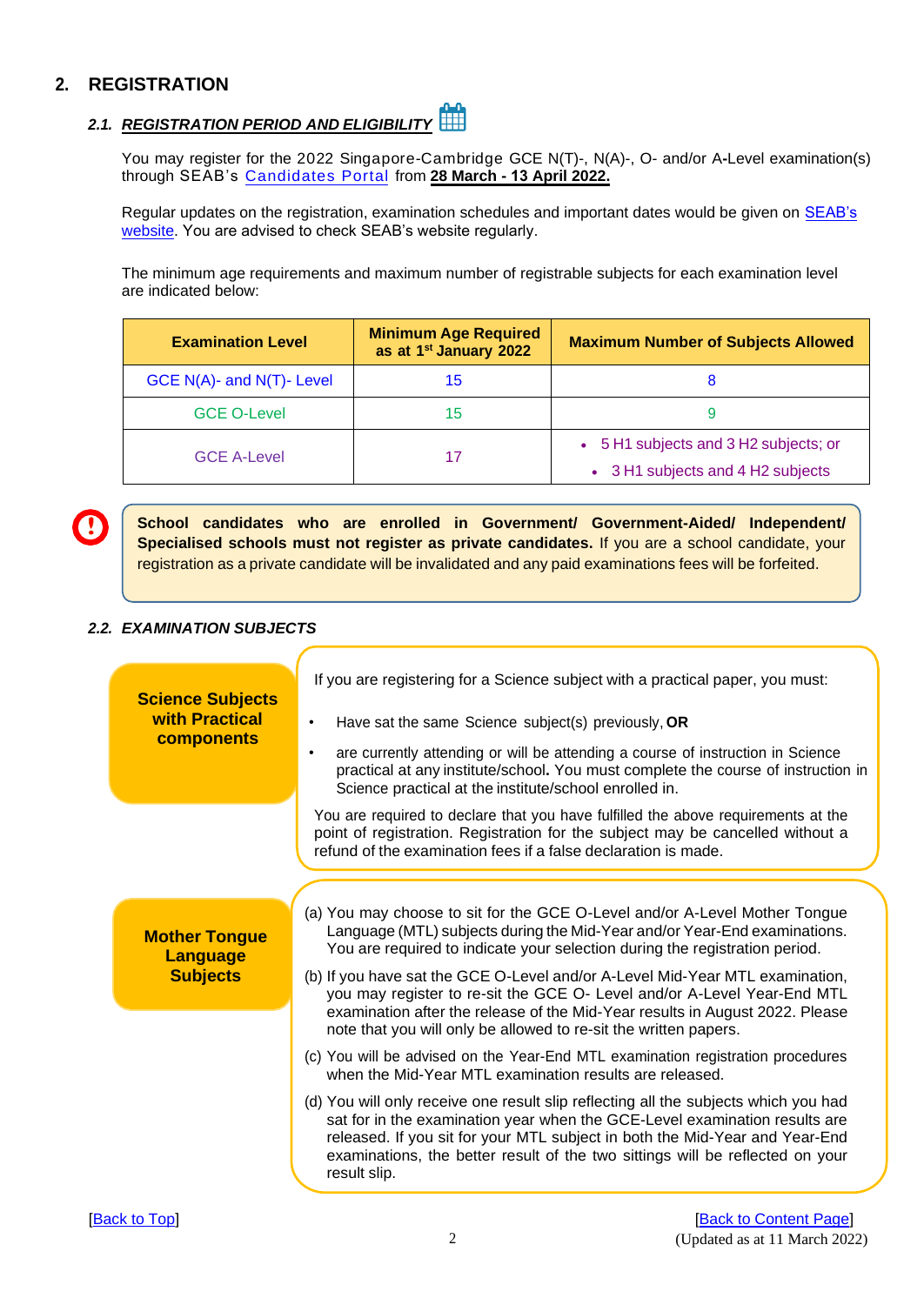- 2.2.1 You may refer to the list of subjects offered for the GCE N(T)-, N(A)-, O- and A-Level examinations, as well as the subjects which are not allowed to be taken together in **[Annex](#page-9-0) A**. [A](#page-9-0)ny pre-requisites will be mentioned with the subjects.
- 2.2.2. Please note following subjects are not offered to private candidates.
	- Subjects with coursework components
	- **Computing**
	- H<sub>3</sub> subjects
	- Mother Tongue Language Syllabus B (MTL Syllabus B)

 Singapore Citizens and Permanent Residents who wish to register for MTL Syllabus B will need to write to **SEAB** with their requests.

- 2.2.3 Details of the examination requirements for each subject are found in the syllabus documents published on [SEAB's website.](https://www.seab.gov.sg/)
- 2.2.4 A subject may not be offered if there are less than 20 candidates who registered for the subject in a particular examination year. You will be informed in such situations and you may choose another subject. Refund(s) will be given accordingly under such circumstances.
	- It is **compulsory** for you to **sit for all registered components** of a subject, such as the Oral, Listening Comprehension, Practical and written papers. This is regardless of whetheryou had sat for those papers in previous years.

You will be recorded as 'Absent' for the subject and you will not receive an examination grade if you do not sit for one or more components, unless you have been granted prior exemption by SEAB for the component(s).

**.** If you sit for the examinations of duplicate subjects in the same examination year or across different examination years, only **one** of the subject results can be used in the **aggregate computation** for progression

<span id="page-4-0"></span>Duplicate subjects refer to the same subject or subjects with content overlap offered at different levels. An example of the same subject offered at different levels is GCE N(A)-Level Mathematics Syllabus A and GCE O-Level Mathematics. An example of subjects with content overlap offered at different levels is GCE N(T)-Level Science Syllabus T and GCE N(A)-Level Science (Physics, Chemistry).

#### <span id="page-4-1"></span>*2.3. EXAMINATION FEES*

- 2.3.1 The amount of examination fees payable will be based on your citizenship status at the **point of registration**. There will be no refund of your examination fees if you have changed your citizenship status after your registration.
- 2.3.2 The examination fee for each subject may differ depending on the subjects registered for.

You may refer to **[Annex A](#page-9-0)** for the respective subject fees for this examination year.

2.3.3 A Goods and Services Tax (GST) of 7% applies to the respective subject fees.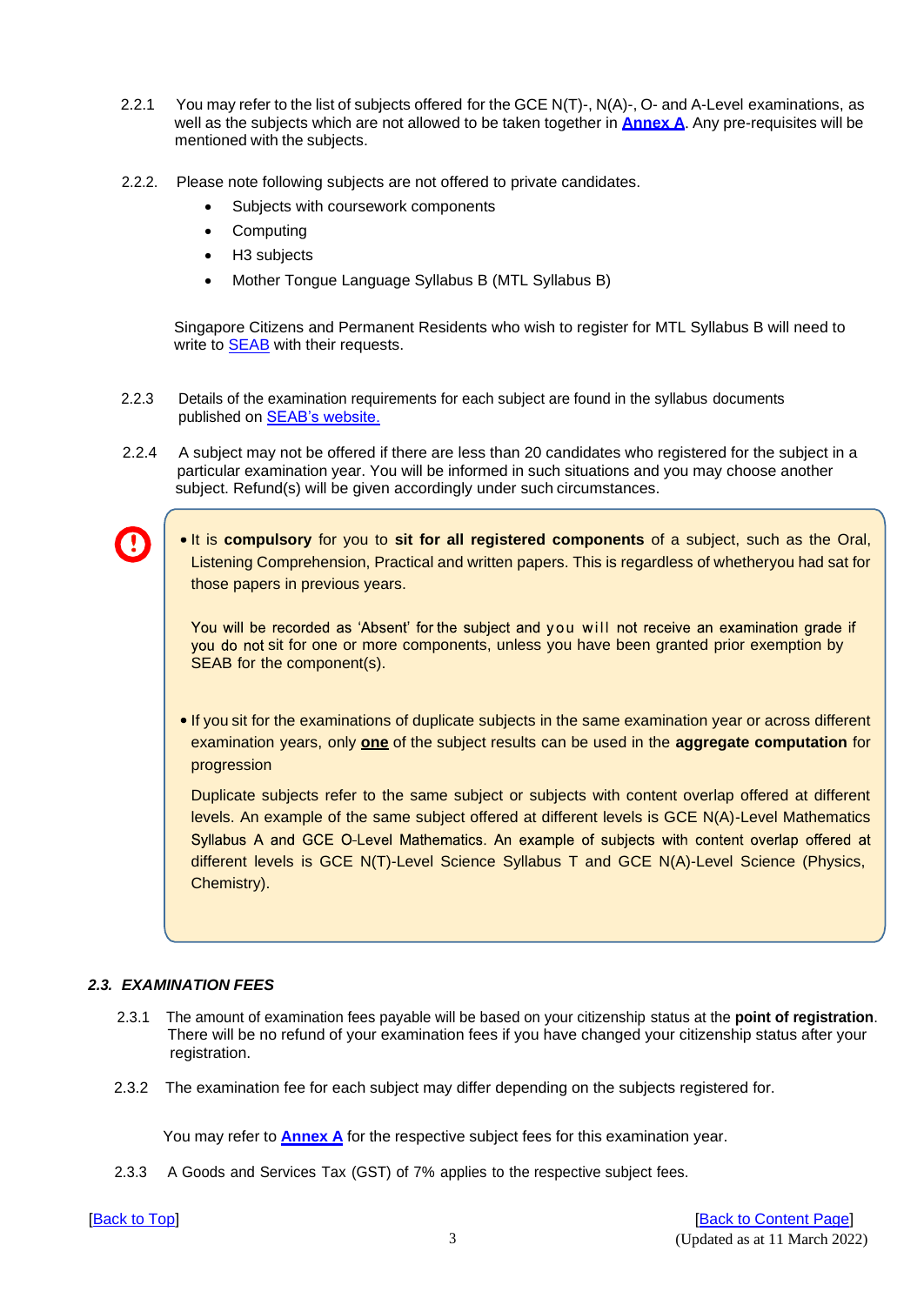2.3.4 Examination fees are not transferable from one examination year to another, or from one candidate to another.

### **2.3.5 Mode of Payment**

You may pay your examination fees online via credit/debit card in Candidates Portal (CP) or via PayNow by 13 April 2022. **Your registration will only be confirmed after payment is successful**. You will not be registered for the examinations if you do not make your payment by **13 April 2022, 11.59pm**.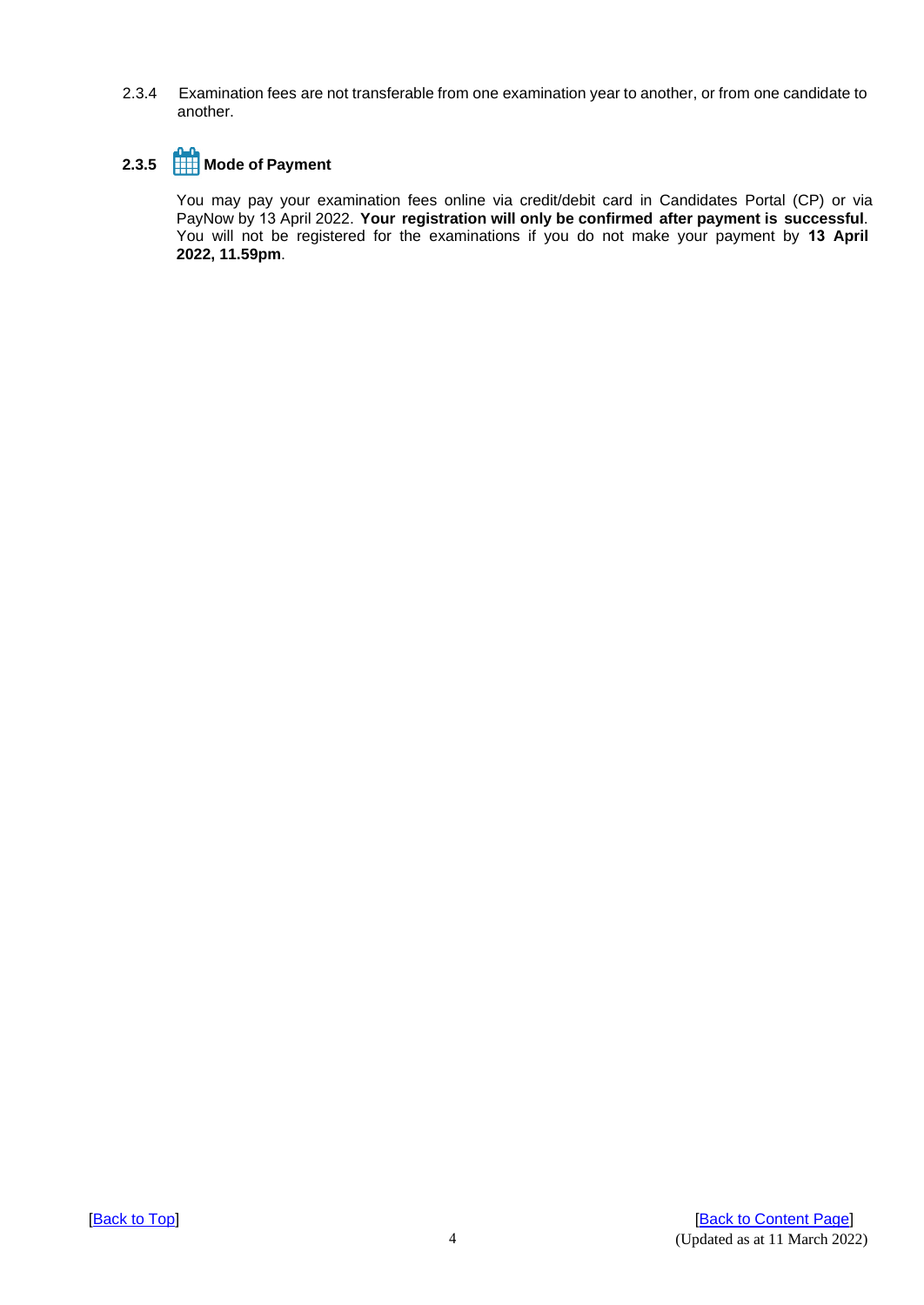# <span id="page-6-0"></span>*2.4. AMENDMENTS TO REGISTERED SUBJECTS*

- 2.4.1 You are advised to check your registration details and the examination subjects which you are registering for carefully before submitting them online.
- 2.4.2. You may refer to the information below on the amendment of subjects:

| <b>Period</b>                                                                                           | <b>Amendment and</b><br>payment                                                                                                                                      | <b>Documents</b><br>to be<br><b>submitted</b>                    | <b>Deadline</b>                                                                                                                                                                                                                                                                                                                                                                                 |
|---------------------------------------------------------------------------------------------------------|----------------------------------------------------------------------------------------------------------------------------------------------------------------------|------------------------------------------------------------------|-------------------------------------------------------------------------------------------------------------------------------------------------------------------------------------------------------------------------------------------------------------------------------------------------------------------------------------------------------------------------------------------------|
| <b>Before</b> the end of the<br>registration period and<br>before online payment of<br>examination fees | Online amendment<br>$\bullet$<br>Only exam fees<br>$\bullet$                                                                                                         |                                                                  | • For GCE O- and A-Level Mid-<br>Year subjects, no amendments<br>will be accepted after 13 April<br>2022.                                                                                                                                                                                                                                                                                       |
| After 13 April 2022 or<br>after online<br>payment<br>examination<br>fees<br>of<br>during registration   | New subject fee(s)<br>$\bullet$<br>and an amendment<br>fee of S\$20.00 are<br>payable for any<br>changes to subjects<br>or papers. All fees are<br>inclusive of GST. | Submit subject<br>$\bullet$<br>amendment request in<br><b>CP</b> | • The deadline for amendments to<br>registration for GCE N(T)-/N(A)-<br>Level, GCE O-Level and GCE A-<br>Level Year-End subjects is 1<br>July 2022. For successfully<br>deleted subjects, there will be a<br>50% refund of the subject fee(s)<br>paid<br>(inclusive of GST).<br>• For GCE N(T)/N(A), O, A- Level<br>Year- End subjects, no<br>amendments will be accepted<br>after 1 July 2022. |

#### <span id="page-6-1"></span>**3. WITHDRAWAL AND REFUND**

#### *3.1. WITHDRAWAL FROM THE ENTIRE EXAMINATION*

- 3.1.1 Withdrawal from the entire examination must be done via **[Candidates Portal](https://myexams.seab.gov.sg/auth/login) by 13 September 2022**. A request for withdrawal will not be considered after 13 September 2022.
- 3.1.2 SEAB will send you an acknowledgement within 5 working days of the receipt of the withdrawal application and documents.
	- You will **NOT** receive any results, including result slips and/ or certificates for any subjects or components of subjects that you have sat for if you withdraw from the examinations.
		- Your results will be invalidated if the examination results have already been released to you (for example, the Mid-Year written examination results).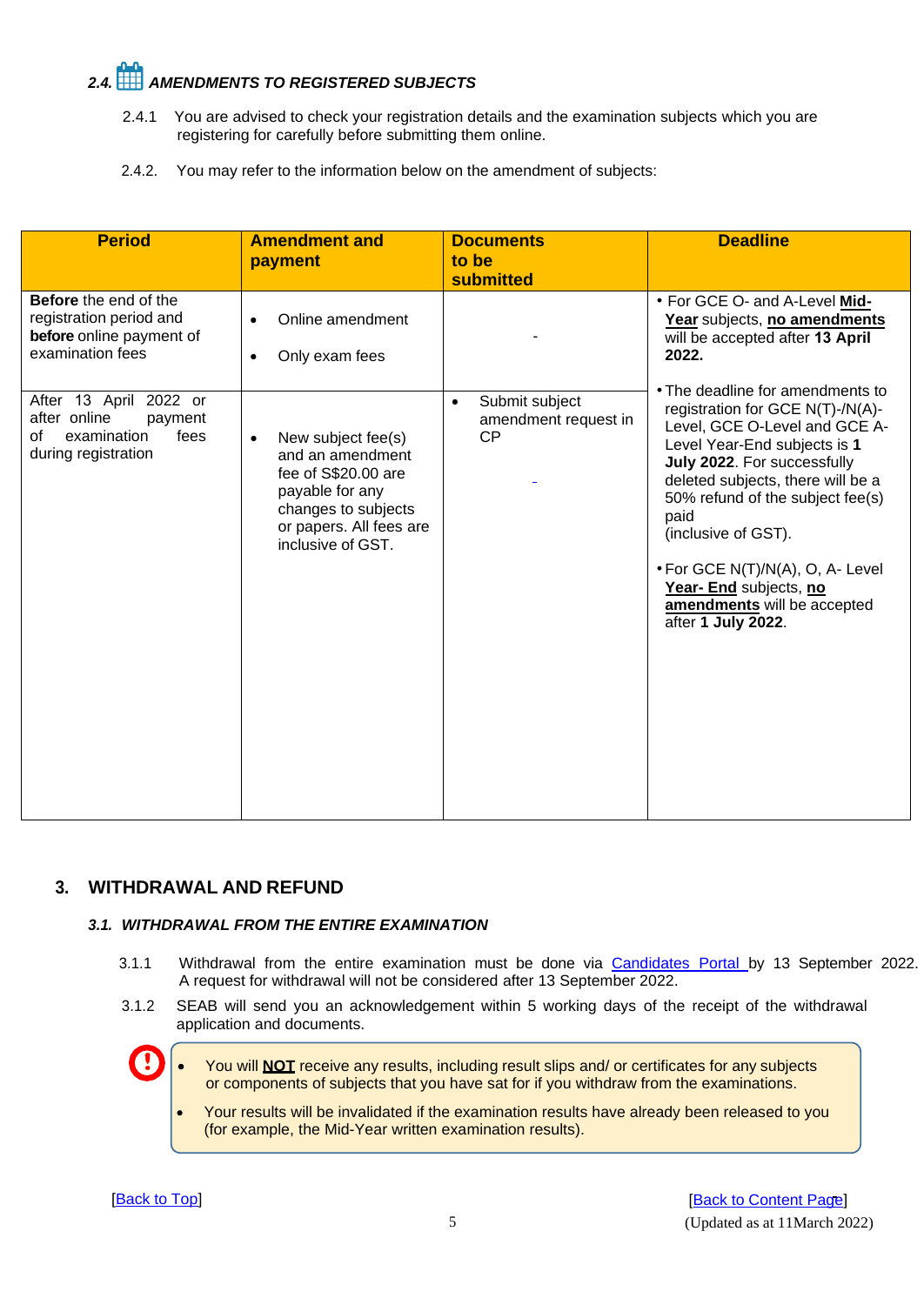#### <span id="page-7-0"></span>*3.2. Refund*

- 3.2.1 A 50% refund of the subject fee(s) paid (inclusive of GST) for the GCE N(T)/N(A)/O/A- Level examinations, may be provided if your withdrawal request is submitted to SEAB by **1 July 2022**. You will receive the refund approximately one month after your withdrawal request is approved by SEAB.
- 3.2.2 There will be **no refund** of your examination fees if you:
	- Submit your withdrawal request after the deadline stipulated above, or
	- Have sat for a component of the registered subject that you are withdrawing from.

#### <span id="page-7-1"></span>*3.3. APPLICATION FOR ADMISSION TO TERTIARY INSTITUTIONS*

- 3.3.1 If you are in the process of applying for admission to tertiary institutions but wish to re-sit the GCE O- or A-Level examinations, please register during the registration period from **28 March to 13 April 2022** to avoid incurring late registration fees.
- 3.3.2 You may apply for a full refund (less subjects which you had sat for) of the examination fees via Candidates Portal by 1 July 2022, if you subsequently gain admission to the tertiary institutions. There will be no refund of examination fees after 1 July 2022.

#### **4. ACCESS ARRANGEMENTS**

Access Arrangements (AA) are examination arrangements granted to candidates with specific learning and physical needs, to enable them to sit the national examinations without compromising the assessment objectives. These arrangements are not intended to give the candidates an unfair advantage over other candidates taking the same examination.

If you require AA to sit the examination(s) due to specific learning and physical needs diagnosed before the examinations, you may apply for AA by following the instructions below.

#### <span id="page-7-2"></span>**4.1. APPLICATION FOR ACCESS ARRANGEMENTS**

- Please submit AA application via the [Candidates Portal](https://myexams.seab.gov.sg/auth/login) after you have registered successfully for your examinations and by 20 April 2022.
	- AA applications may take up to four (4) months to review. Late applications may not be accepted or approved due to an insufficient time for review.
- 4.1.1 The outcome of your AA application will be made known to you by the following months, provided you submit your application by **20 April 2022**:
	- May 2022 for the Mid-Year MTL examinations
	- June 2022 for the Year-End examinations
- 4.1.2 You must bring and present the approved AA outcome letter to the examination personnel before the start of your examination(s) requiring the provision of AA, so that they can verify any AA granted by SEAB.
- 4.1.3 To withdraw from any AA that was granted, please submit the withdrawal in [Candidates Portal](https://myexams.seab.gov.sg/auth/login) at least five working days before the date of the examination requiring the AA. SEAB will not re-instate the provision of AA once the request for withdrawal has been approved by SEAB.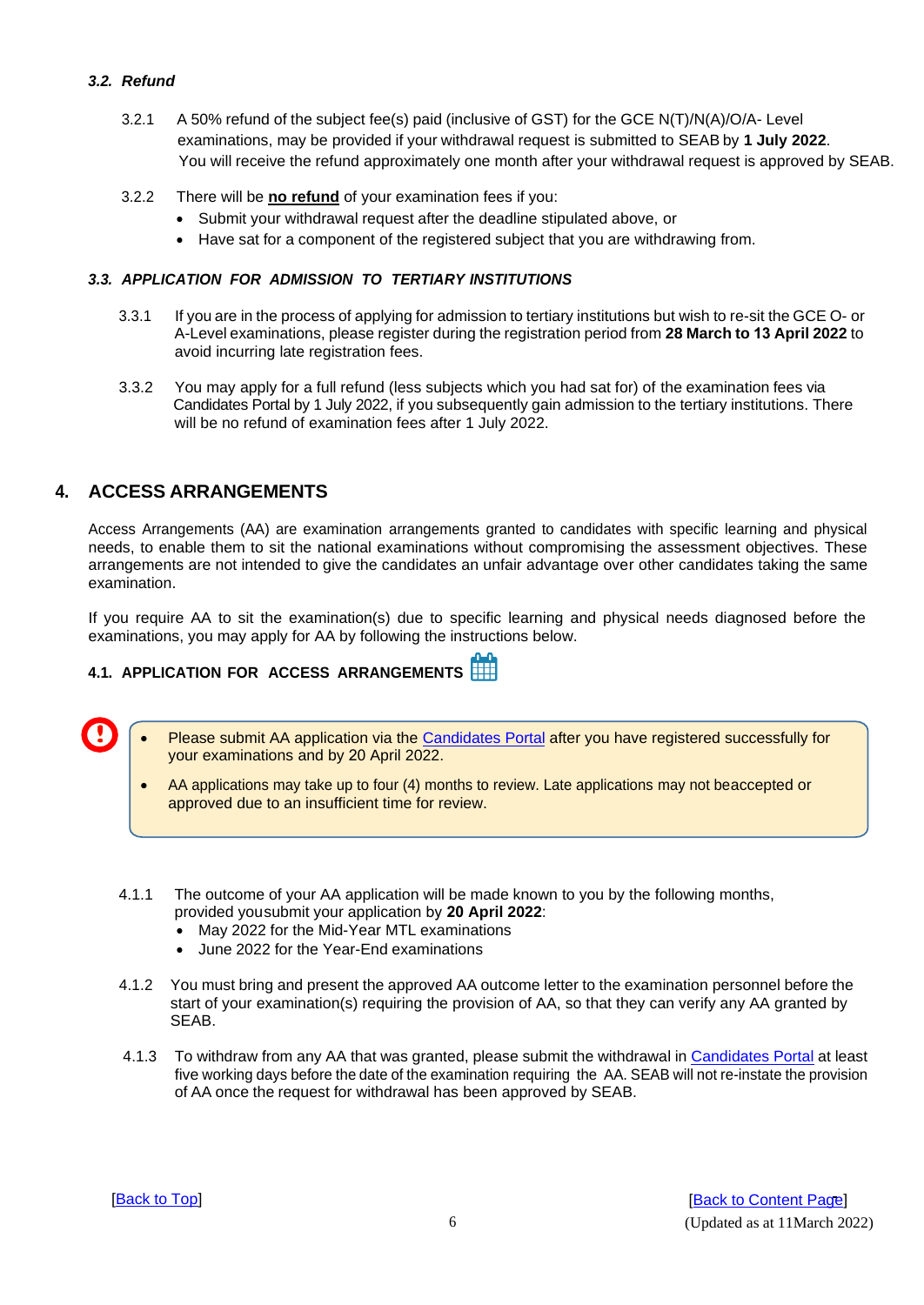#### <span id="page-8-0"></span>**4.2. ANNOTATION ON RESULTS SLIP AND CERTIFICATES**

| <b>Types of Access</b><br><b>Arrangements</b><br><b>with Annotation</b> | Your results slip and certificates will be annotated for the following AA:<br>Extra time allowance (including preparation time for oral examination);<br>Exemption from satisfying the full range of assessment objectives in a<br>subject (e.g. exemption from oral, listening comprehension etc.);<br>Modification of examination papers;<br>• Use of word processor facilities and other computer aids;<br>• Use of Reader or Scribe; and<br>Practical assistance in areas such as handling of apparatus during the<br>practical examinations, using instruments or graph plotting. |
|-------------------------------------------------------------------------|----------------------------------------------------------------------------------------------------------------------------------------------------------------------------------------------------------------------------------------------------------------------------------------------------------------------------------------------------------------------------------------------------------------------------------------------------------------------------------------------------------------------------------------------------------------------------------------|
| <b>Types of</b><br><b>Annotation</b><br><b>Symbols</b>                  | There are three types of annotation symbols. The explanation for the<br>symbolsas provided on the reverse side of the result slip and certificate are<br>as follows:<br><b>Exemption Symbol (#)</b><br>The candidate was exempted from satisfying the full range of assessment<br>objectives in the papers sat for this subject.'<br>• Access Arrangement Symbol (+)                                                                                                                                                                                                                   |
|                                                                         | 'The candidate sat the paper under access arrangements.'<br>$\bullet$ E <sup>*</sup> Symbol<br>'The candidate was exempted from the Oral and/or Listening<br>Comprehension component due to valid reasons.'                                                                                                                                                                                                                                                                                                                                                                            |

4.2.1 SEAB annotates a candidate's result slip and certificate only when there are significant modifications for an examination. This is to indicate factually that the candidate had taken the examination under conditions that are different from the standard prescribed testing conditions and it is done to uphold the integrity of the system.

SEAB will not reveal the details regarding the non-standardised conditions, even if there are requests for them.

4.2.2 If a letter of withdrawal is not submitted at least five working days before the date of the examination, your result slip and certificate will still be annotated, even if you did not make use of the approved AA during the national examinations.

#### **5. Key Reminders**

- 5.1.1. Candidates should take note of the registration period for the 2022 Singapore-Cambridge GCE N(T)-, N(A)-, O- and A-Level Examinations
- 5.1.2. Candidates **must complete** all payment by the stipulated deadline. Details of the different modes of payment and the payment deadline can be found in **[Examination](#page-4-1) Fees** section.
- 5.1.3. By registering for the examination(s), you agree to comply with all examination instructions, rules and regulations stipulated by SEAB. Please read the instructions, rules and regulations published on SEAB's website thoroughly.
- 5.1.4. As the COVID-19 situation continues to evolve, candidates are strongly encouraged to monitor the situation closely and keep themselves updated on the latest examination arrangements by following the news and press releases issued by MOE or SEAB, as well as the updates published on SEAB website.
- 5.1.5. You may refer to [Frequently asked questions a](http://www.ifaq.gov.sg/seab)vailable on the SEAB website, or submit your query via this [feedback](https://form.gov.sg/#!/5dc02f345f93b5001904159d) form.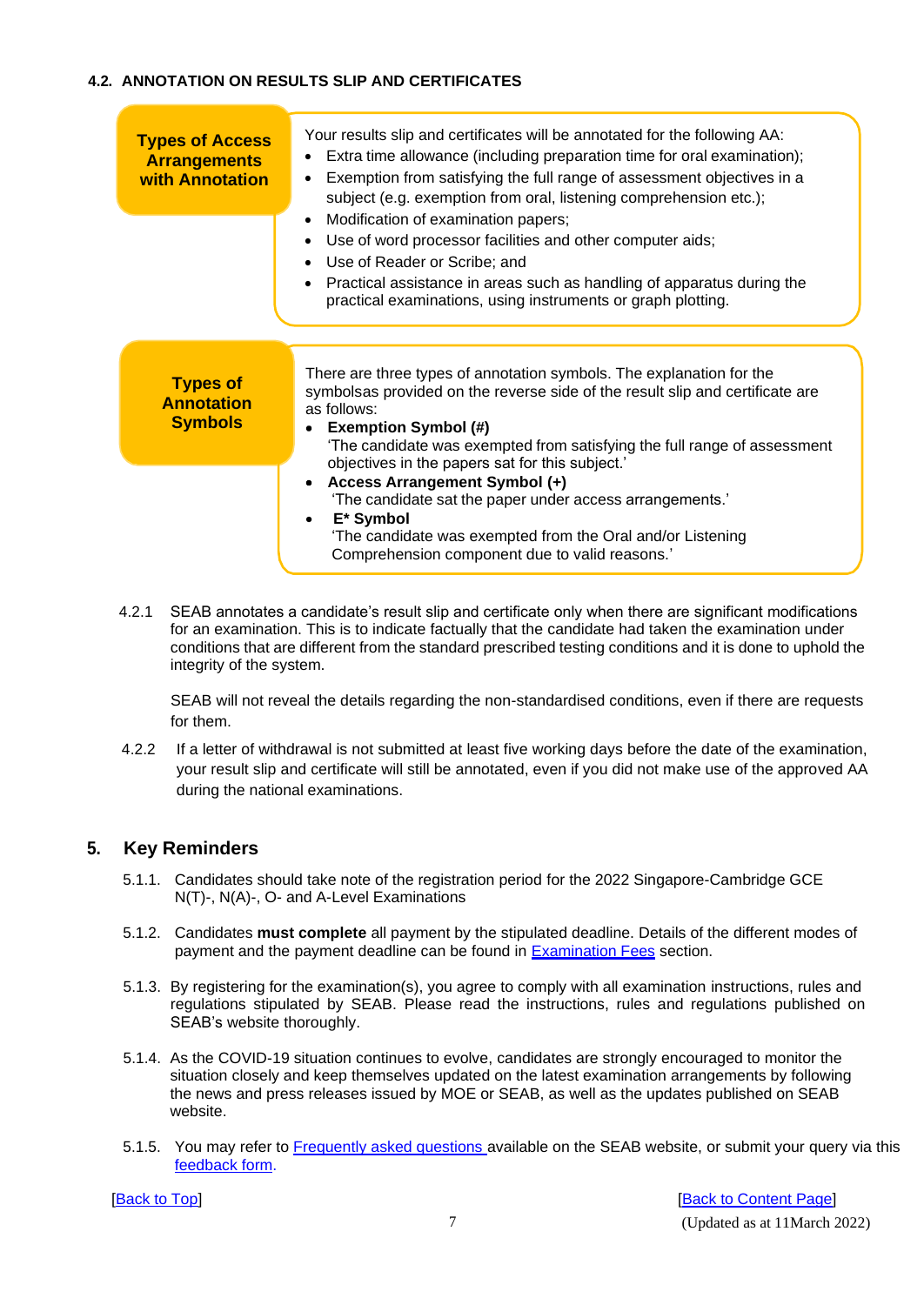### <span id="page-9-0"></span>**ANNEX A: SUBJECTS EXAMINED AT GCE N(T)- AND N(A)-LEVEL**

#### **CAMBRIDGE SUBJECTS FOR GCE NORMAL (TECHNICAL) LEVEL**

|                                              |                        |                                                     |                          |                                     | FEES (\$)                            |                                         |
|----------------------------------------------|------------------------|-----------------------------------------------------|--------------------------|-------------------------------------|--------------------------------------|-----------------------------------------|
| <b>Subject Title</b>                         | <b>Subject</b><br>Code | <b>Paper Number and MOA</b><br>(Mode of Assessment) | <b>Notes and Remarks</b> | <b>Singapore</b><br><b>Citizens</b> | <b>Permanent</b><br><b>Residents</b> | <b>International</b><br><b>Students</b> |
| <b>English Language</b><br><b>Syllabus T</b> | 1195                   | Paper 1 Written                                     |                          | \$95                                | \$120                                | \$200                                   |
|                                              |                        | Paper 2 Written                                     |                          |                                     |                                      |                                         |
|                                              |                        | Paper 3 Listening Comprehension                     |                          |                                     |                                      |                                         |
|                                              |                        | Paper 4 Oral                                        |                          |                                     |                                      |                                         |
| <b>Mathematics</b><br><b>Syllabus T</b>      | 4046                   | Paper 1 Written                                     |                          | \$85                                | \$115                                | \$190                                   |
|                                              |                        | Paper 2 Written                                     |                          |                                     |                                      |                                         |
| <b>Science</b><br><b>Syllabus T</b>          | 5148                   | Paper 1 Written                                     |                          | \$85                                | \$115                                | \$190                                   |
|                                              |                        | Paper 2 Written                                     |                          |                                     |                                      |                                         |

All papers must be taken unless otherwise stated.

#### **LOCAL SUBJECTS FOR GCE NORMAL (TECHNICAL) LEVEL**

|                      |                        | <b>Paper Number and MOA</b><br>(Mode of Assessment) |                                                        | FEES (\$)                           |                                      |                                         |
|----------------------|------------------------|-----------------------------------------------------|--------------------------------------------------------|-------------------------------------|--------------------------------------|-----------------------------------------|
| <b>Subject Title</b> | <b>Subject</b><br>Code |                                                     | <b>Notes and Remarks</b>                               | <b>Singapore</b><br><b>Citizens</b> | <b>Permanent</b><br><b>Residents</b> | <b>International</b><br><b>Students</b> |
| <b>Basic Chinese</b> | 1202                   | <b>Paper 1 Written</b><br>Paper 2 Oral              | <b>Cannot Be Taken With</b><br>1133, 1166, 1197, 1198, | \$65                                | \$75                                 | \$160                                   |
|                      |                        |                                                     | 1203, 1204, 3236, 3237,                                |                                     |                                      |                                         |
|                      |                        | Paper 3 Listening Comprehension                     | 3238, 3239, 3240                                       |                                     |                                      |                                         |
| <b>Basic Malay</b>   | 1203                   | <b>Paper 1 Written</b>                              | Cannot Be Taken With                                   | \$65                                | \$75                                 | \$160                                   |
|                      |                        | Paper 2 Oral                                        | 1133, 1166, 1196, 1198,<br>1202, 1204, 3236, 3237,     |                                     |                                      |                                         |
|                      |                        | Paper 3 Listening Comprehension                     | 3238, 3239, 3240                                       |                                     |                                      |                                         |
| <b>Basic Tamil</b>   | 1204                   | Paper 1 Written                                     | Cannot Be Taken With                                   | \$65                                | \$75                                 | \$160                                   |
|                      |                        | Paper 2 Oral                                        | 1133, 1166, 1196, 1197,<br>1202, 1203, 3236, 3237,     |                                     |                                      |                                         |
|                      |                        | Paper 3 Listening Comprehension                     | 3238, 3239, 3240                                       |                                     |                                      |                                         |

All papers of a subject must be taken unless otherwise stated.

#### **CAMBRIDGE SUBJECTS FOR GCE NORMAL (ACADEMIC) LEVEL**

|                                  |                        |                                                     |                                                 |                                     | Fees $($)$                           |                                         |
|----------------------------------|------------------------|-----------------------------------------------------|-------------------------------------------------|-------------------------------------|--------------------------------------|-----------------------------------------|
| <b>Subject Title</b>             | <b>Subject</b><br>Code | <b>Paper Number and MOA</b><br>(Mode of Assessment) | <b>Notes and Remarks</b>                        | <b>Singapore</b><br><b>Citizens</b> | <b>Permanent</b><br><b>Residents</b> | <b>International</b><br><b>Students</b> |
| Additional<br><b>Mathematics</b> | 4051                   | Paper 1 Written                                     |                                                 | \$85                                | \$115                                | \$190                                   |
|                                  |                        | Paper 2 Written                                     |                                                 |                                     |                                      |                                         |
| Humanities (SS,<br>Geography)    | 2175                   | Paper 1 Written                                     | <b>Cannot Be Taken With</b><br>2176, 2177, 2246 | \$85                                | \$115                                | \$190                                   |
|                                  |                        | Paper 2 Written                                     |                                                 |                                     |                                      |                                         |
| Humanities (SS,<br>History)      | 2176                   | Paper 1 Written                                     | <b>Cannot Be Taken With</b><br>2175, 2177, 2195 | \$85                                | \$115                                | \$190                                   |
|                                  |                        | Paper 2 Written                                     |                                                 |                                     |                                      |                                         |
| Humanities (SS,<br>Literature In | 2177                   | Paper 1 Written                                     | <b>Cannot Be Taken With</b><br>2022, 2175, 2176 | \$85                                | \$115                                | \$190                                   |
| English)                         |                        | Paper 2 Written                                     |                                                 |                                     |                                      |                                         |
| English<br>Language              | 1190                   | Paper 1 Written                                     |                                                 | \$95                                | \$120                                | \$200                                   |
| <b>Syllabus A</b>                |                        | Paper 2 Written                                     |                                                 |                                     |                                      |                                         |
|                                  |                        | Paper 3 Listening Comprehension                     |                                                 |                                     |                                      |                                         |
|                                  |                        | Paper 4 Oral                                        |                                                 |                                     |                                      |                                         |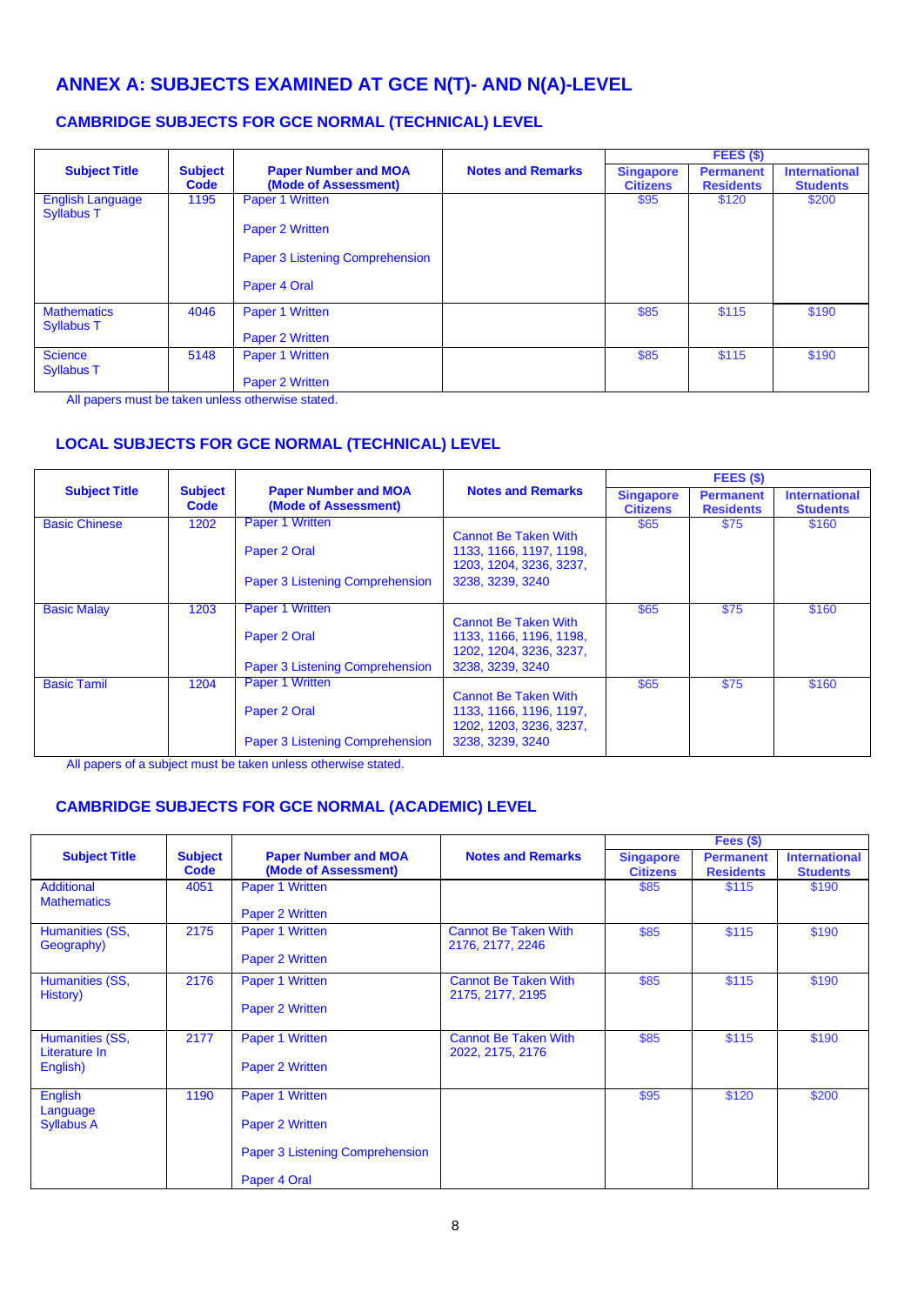|                                         |                        | <b>Paper Number and MOA</b><br>(Mode of Assessment) |                                           | Fees $($ \$)                        |                                      |                                         |
|-----------------------------------------|------------------------|-----------------------------------------------------|-------------------------------------------|-------------------------------------|--------------------------------------|-----------------------------------------|
| <b>Subject Title</b>                    | <b>Subject</b><br>Code |                                                     | <b>Notes and Remarks</b>                  | <b>Singapore</b><br><b>Citizens</b> | <b>Permanent</b><br><b>Residents</b> | <b>International</b><br><b>Students</b> |
| Geography                               | 2246                   | Paper 1 Written<br>Paper 2 Written                  | Cannot be taken with<br>2175              | \$85                                | \$115                                | \$190                                   |
|                                         |                        |                                                     |                                           |                                     |                                      |                                         |
| <b>History</b>                          | 2195                   | Paper 1 Written                                     | Cannot be taken with<br>2176              | \$85                                | \$115                                | \$190                                   |
|                                         |                        | Paper 2 Written                                     |                                           |                                     |                                      |                                         |
| <b>Literature in English</b>            | 2022                   | Paper 1 Written                                     | <b>Cannot Be Taken With</b><br>2177       | \$85                                | \$115                                | \$190                                   |
|                                         |                        | Paper 2 Written                                     |                                           |                                     |                                      |                                         |
| <b>Mathematics</b><br><b>Syllabus A</b> | 4045                   | Paper 1 Written                                     |                                           | \$85                                | \$115                                | \$190                                   |
|                                         |                        | Paper 2 Written                                     |                                           |                                     |                                      |                                         |
| <b>Principles of</b><br><b>Accounts</b> | 7086                   | Paper 1 Written                                     | <b>Cannot Be Taken With</b><br>7175       | \$85                                | \$115                                | \$190                                   |
| (REV)                                   |                        | Paper 2 Written                                     |                                           |                                     |                                      |                                         |
| <b>Science</b><br>(Chemistry, Biology)  | 5107                   | Papers 3 & 4 Written                                | <b>Cannot Be Taken With</b><br>5105, 5106 | \$85                                | \$115                                | \$190                                   |
|                                         |                        | Papers 5 & 6 Written                                |                                           |                                     |                                      |                                         |
| <b>Science</b><br>(Physics, Biology)    | 5106                   | Papers 1 & 2 Written                                | <b>Cannot Be Taken With</b><br>5105, 5107 | \$85                                | \$115                                | \$190                                   |
|                                         |                        | Papers 5 & 6 Written                                |                                           |                                     |                                      |                                         |
| <b>Science</b><br>(Physics, Chemistry)  | 5105                   | Papers 1 & 2 Written                                | <b>Cannot Be Taken With</b><br>5106, 5107 | \$85                                | \$115                                | \$190                                   |
|                                         |                        | Papers 3 & 4 Written                                |                                           |                                     |                                      |                                         |

|                      |                        | <b>Paper Number and MOA</b><br>(Mode of Assessment) |                                                                  | Fees $($ \$)                        |                                      |                                         |
|----------------------|------------------------|-----------------------------------------------------|------------------------------------------------------------------|-------------------------------------|--------------------------------------|-----------------------------------------|
| <b>Subject Title</b> | <b>Subject</b><br>Code |                                                     | <b>Notes and Remarks</b>                                         | <b>Singapore</b><br><b>Citizens</b> | <b>Permanent</b><br><b>Residents</b> | <b>International</b><br><b>Students</b> |
| <b>Bengali</b>       | 3236                   | <b>Paper 1 Written</b>                              | <b>Cannot Be Taken With</b><br>1196, 1197, 1198, 1202,           | \$85                                | \$115                                | \$190                                   |
|                      |                        | Paper 2 Written                                     | 1203, 1204, 3237, 3238,<br>3239.3240                             |                                     |                                      |                                         |
| Gujarati             | 3237                   | <b>Paper 1 Written</b>                              | <b>Cannot Be Taken With</b>                                      | \$85                                | \$115                                | \$190                                   |
|                      |                        | Paper 2 Written                                     | 1196, 1197, 1198, 1202,<br>1203, 1204, 3236, 3238,<br>3239, 3240 |                                     |                                      |                                         |
| Hindi                | 3238                   | Paper 1 Written                                     | Cannot Be Taken With<br>1196, 1197, 1198, 1202                   | \$85                                | \$115                                | \$190                                   |
|                      |                        | Paper 2 Written                                     | 1203, 1204, 3236, 3237,<br>3239, 3240                            |                                     |                                      |                                         |
| Panjabi              | 3239                   | <b>Paper 1 Written</b>                              | Cannot Be Taken With<br>1196, 1197, 1198, 1202,                  | \$85                                | \$115                                | \$190                                   |
|                      |                        | Paper 2 Written                                     | 1203, 1204, 3236, 3237,<br>3238, 3240                            |                                     |                                      |                                         |
| <b>Urdu</b>          | 3240                   | <b>Paper 1 Written</b>                              | <b>Cannot Be Taken With</b><br>1196, 1197, 1198, 1202,           | \$85                                | \$115                                | \$190                                   |
|                      |                        | Paper 2 Written                                     | 1203, 1204, 3236, 3237,<br>3238, 3239                            |                                     |                                      |                                         |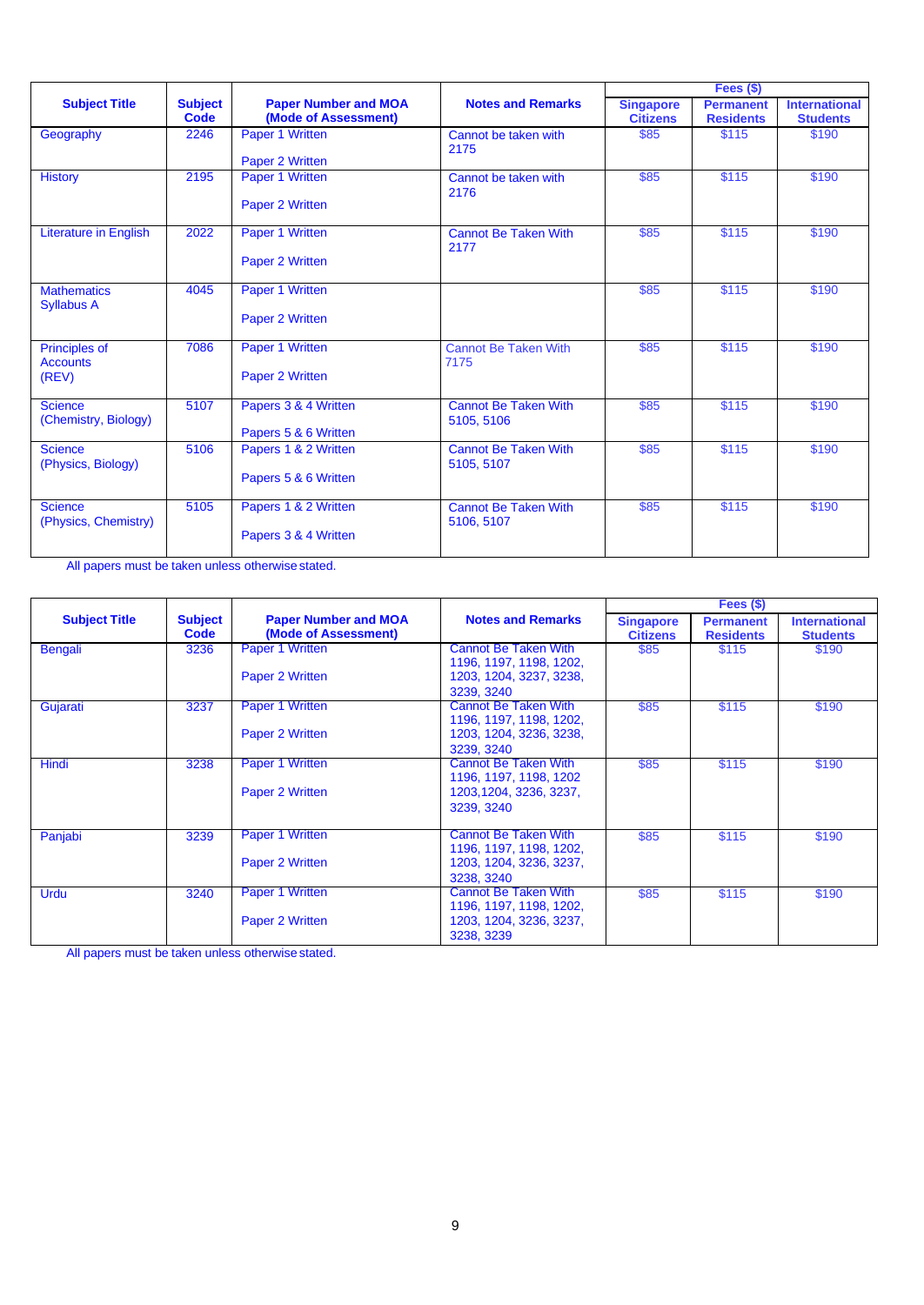#### **LOCAL SUBJECTS FOR GCE NORMAL (ACADEMIC) LEVEL**

| <b>Subject Title</b> | <b>Subject</b><br><b>Code</b> | <b>Paper Number and MOA</b><br>(Mode of Assessment)                             | <b>Notes and Remarks</b>                                                                        | <b>Singapore</b><br><b>Citizens</b> | <b>Permanent</b><br><b>Residents</b> | <b>International</b><br><b>Students</b> |
|----------------------|-------------------------------|---------------------------------------------------------------------------------|-------------------------------------------------------------------------------------------------|-------------------------------------|--------------------------------------|-----------------------------------------|
| <b>Chinese</b>       | 1196                          | Paper 1 Written<br>Paper 2 Written<br>Paper 3 Listening Comprehension           | <b>Cannot Be Taken With</b><br>1166, 1197, 1198, 1203,<br>1204, 3236, 3237, 3238,<br>3239, 3240 | \$65                                | \$75                                 | \$160                                   |
|                      |                               | & Oral                                                                          |                                                                                                 |                                     |                                      |                                         |
| <b>Malay</b>         | 1197                          | Paper 1 Written<br>Paper 2 Written<br>Paper 3 Listening Comprehension<br>& Oral | <b>Cannot Be Taken With</b><br>1133, 1196, 1198, 1202,<br>1204, 3236, 3237, 3238,<br>3239, 3240 | \$65                                | \$75                                 | \$160                                   |
| Tamil                | 1198                          | Paper 1 Written<br>Paper 2 Written<br>Paper 3 Listening Comprehension<br>& Oral | <b>Cannot Be Taken With</b><br>1196, 1197, 1202, 1203,<br>3236, 3237, 3238, 3239,<br>3240       | \$65                                | \$75                                 | \$160                                   |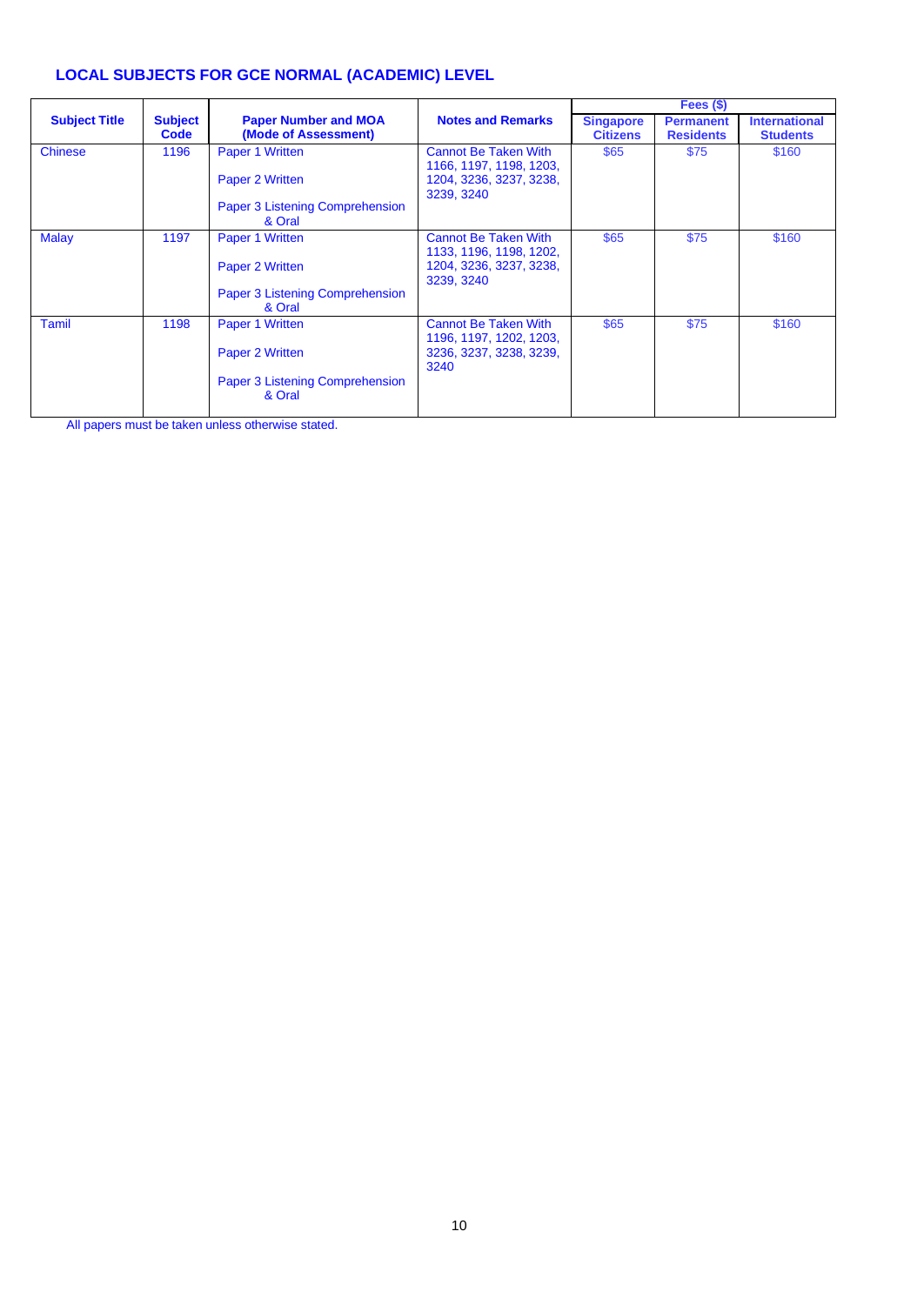### <span id="page-12-0"></span>**ANNEX A: SUBJECTS EXAMINED AT GCE O-LEVEL**

#### **CAMBRIDGE SUBJECTS**

|                                    |      | <b>Subject</b>                                      |                                                        | Fees $(\$)$                         |                                      |                                         |
|------------------------------------|------|-----------------------------------------------------|--------------------------------------------------------|-------------------------------------|--------------------------------------|-----------------------------------------|
| <b>Subject Title</b>               | Code | <b>Paper Number and MOA</b><br>(Mode of Assessment) | <b>Notes and Remarks</b>                               | <b>Singapore</b><br><b>Citizens</b> | <b>Permanent</b><br><b>Residents</b> | <b>International</b><br><b>Students</b> |
| Additional<br><b>Mathematics</b>   | 4049 | Paper 1 Written                                     |                                                        | \$85                                | \$150                                | \$190                                   |
|                                    |      | Paper 2 Written                                     |                                                        |                                     |                                      |                                         |
|                                    |      |                                                     |                                                        |                                     |                                      |                                         |
| <b>Biology</b>                     | 6093 | Paper 1 Written                                     | Cannot Be taken with                                   | \$95                                | \$155                                | \$200                                   |
|                                    |      | Paper 2 Written                                     | 5077, 5078                                             |                                     |                                      |                                         |
|                                    |      |                                                     |                                                        |                                     |                                      |                                         |
| <b>Business Studies</b>            | 7085 | Paper 3 Science Practical<br>Paper 1 Written        | Cannot be taken with                                   | \$85                                | \$150                                | \$190                                   |
|                                    |      |                                                     | 2286                                                   |                                     |                                      |                                         |
| Chemistry                          | 6092 | Paper 2 Written<br>Paper 1 Written                  | Cannot Be taken with                                   | \$95                                | \$155                                | \$200                                   |
|                                    |      |                                                     | 5076, 5078                                             |                                     |                                      |                                         |
|                                    |      | Paper 2 Written                                     |                                                        |                                     |                                      |                                         |
|                                    |      | Paper 3 Science Practical                           |                                                        |                                     |                                      |                                         |
| Economics                          | 2286 | Paper 1 Written                                     | Cannot be taken with<br>7085                           | \$85                                | \$150                                | \$190                                   |
|                                    |      | Paper 2 Written                                     |                                                        |                                     |                                      |                                         |
| English<br>Language                | 1128 | Paper 1 Written                                     |                                                        | \$95                                | \$155                                | \$200                                   |
|                                    |      | Paper 2 Written                                     |                                                        |                                     |                                      |                                         |
|                                    |      | Paper 3 Listening Comprehension                     |                                                        |                                     |                                      |                                         |
|                                    |      | Paper 4 Oral                                        |                                                        |                                     |                                      |                                         |
| Geography                          | 2236 | Paper 1 Written                                     | Cannot be taken with                                   | \$85                                | \$150                                | \$190                                   |
|                                    |      | Paper 2 Written                                     | 2272                                                   |                                     |                                      |                                         |
| <b>History</b>                     | 2174 | Paper 1 Written                                     | Cannot be taken with                                   | \$85                                | \$150                                | \$190                                   |
|                                    |      | Paper 2 Written                                     | 2273                                                   |                                     |                                      |                                         |
|                                    | 2272 | Paper 1 Written                                     | <b>Cannot Be Taken With</b>                            | \$85                                | \$150                                | \$190                                   |
| Humanities (SS,<br>Geography)      |      | Paper 2 Written                                     | 2236, 2273, 2274, 2287,<br>2288, 2289                  |                                     |                                      |                                         |
|                                    |      |                                                     |                                                        |                                     |                                      |                                         |
|                                    | 2273 | Paper 1 Written                                     | <b>Cannot Be Taken With</b>                            | \$85                                | \$150                                | \$190                                   |
| Humanities (SS,<br>History)        |      | Paper 2 Written                                     | 2174, 2272, 2274, 2287,<br>2288, 2289                  |                                     |                                      |                                         |
|                                    |      |                                                     |                                                        |                                     |                                      |                                         |
| Humanities (SS,<br>Lit In English) | 2274 | Paper 1 Written                                     | Cannot Be Taken With<br>2065, 2272, 2273, 2287,        | \$85                                | \$150                                | \$190                                   |
|                                    |      | Paper 2 Written                                     | 2288, 2289                                             |                                     |                                      |                                         |
| Humanities (SS,<br>Lit In Chinese) | 2287 | Paper 1 Written                                     | <b>Cannot Be Taken With</b><br>2031, 2032, 2033, 2272, | \$85                                | \$150                                | \$190                                   |
|                                    |      | Paper 2 Written                                     | 2273, 2274, 2288, 2289                                 |                                     |                                      |                                         |
|                                    |      |                                                     |                                                        |                                     |                                      |                                         |
| Humanities (SS,<br>Lit In Malay)   | 2288 | Paper 1 Written                                     | <b>Cannot Be taken With</b><br>1136, 2031, 2032, 2033  | \$85                                | \$150                                | \$190                                   |
|                                    |      | Paper 2 Written                                     | 2272, 2273, 2274, 2287                                 |                                     |                                      |                                         |
|                                    |      |                                                     | 2289                                                   |                                     |                                      |                                         |
| Humanities (SS,                    | 2289 | Paper 1 Written                                     | Cannot be taken With                                   | \$85                                | \$150                                | \$190                                   |
| Lit In Tamil)                      |      |                                                     | 2031, 2032, 2033, 2272,                                |                                     |                                      |                                         |
|                                    |      | Paper 2 Written                                     | 2273, 2274, 2287, 2288                                 |                                     |                                      |                                         |
|                                    |      |                                                     |                                                        |                                     |                                      |                                         |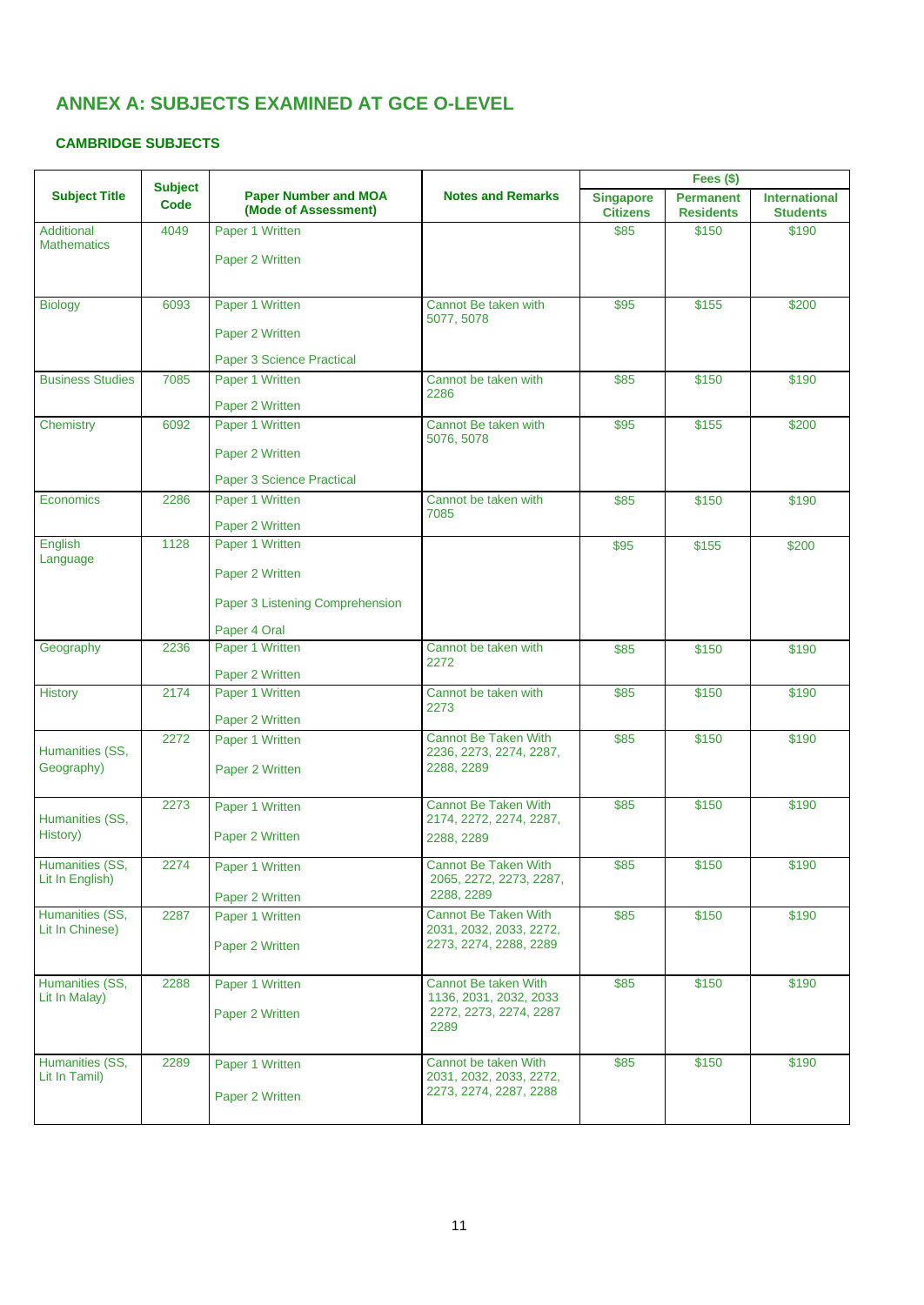|                                  | <b>Subject</b> |                                                     |                                                       |                                     | Fees $($)$                           |                                         |
|----------------------------------|----------------|-----------------------------------------------------|-------------------------------------------------------|-------------------------------------|--------------------------------------|-----------------------------------------|
| <b>Subject Title</b>             | Code           | <b>Paper Number and MOA</b><br>(Mode of Assessment) | <b>Notes and Remarks</b>                              | <b>Singapore</b><br><b>Citizens</b> | <b>Permanent</b><br><b>Residents</b> | <b>International</b><br><b>Students</b> |
| Literature in                    | 2065           | Paper 1 Written                                     | Cannot be taken with<br>2274                          | \$85                                | \$150                                | \$190                                   |
| English                          |                | Paper 2 Written                                     |                                                       |                                     |                                      |                                         |
| <b>Mathematics</b>               | 4048           | Paper 1 Written                                     |                                                       | \$85                                | \$150                                | \$190                                   |
|                                  |                | Paper 2 Written                                     |                                                       |                                     |                                      |                                         |
| Principles of<br><b>Accounts</b> | 7087           | Paper 1 Written                                     | <b>Cannot Be Taken With</b><br>7175                   | \$85                                | \$150                                | \$190                                   |
| (REV)                            |                | Paper 2 Written                                     |                                                       |                                     |                                      |                                         |
| <b>Physics</b>                   | 6091           | Paper 1 Written                                     | Cannot Be Taken With<br>5076, 5077                    | \$95                                | \$155                                | \$200                                   |
|                                  |                | Paper 2 Written                                     |                                                       |                                     |                                      |                                         |
|                                  |                | Paper 3 Science Practical                           |                                                       |                                     |                                      |                                         |
| <b>Science</b><br>(Chemistry,    | 5078           | Paper 1 Written                                     | <b>Cannot Be Taken With</b><br>5076, 5077, 6092, 6093 | \$95                                | \$155                                | \$200                                   |
| Biology)                         |                | Paper 3 Written                                     |                                                       |                                     |                                      |                                         |
|                                  |                | Paper 4 Written                                     |                                                       |                                     |                                      |                                         |
|                                  |                | <b>Paper 5 Science Practical</b>                    |                                                       |                                     |                                      |                                         |
| <b>Science</b><br>(Physics,      | 5077           | Paper 1 Written                                     | <b>Cannot Be Taken With</b><br>5076, 5078, 6091, 6093 | \$95                                | \$155                                | \$200                                   |
| Biology)                         |                | Paper 2 Written                                     |                                                       |                                     |                                      |                                         |
|                                  |                | Paper 4 Written                                     |                                                       |                                     |                                      |                                         |
|                                  |                | Paper 5 Science Practical                           |                                                       |                                     |                                      |                                         |
| <b>Science</b><br>(Physics,      | 5076           | Paper 1 Written                                     | <b>Cannot Be Taken With</b><br>5077, 5078, 6091, 6092 | \$95                                | \$155                                | \$200                                   |
| Chemistry)                       |                | Paper 2 Written                                     |                                                       |                                     |                                      |                                         |
|                                  |                | Paper 3 Written                                     |                                                       |                                     |                                      |                                         |
|                                  |                | Paper 5 Science Practical                           |                                                       |                                     |                                      |                                         |

|                      | <b>Subject</b> |                                                     |                                                 | Fees $($)$                          |                                      |                                         |  |
|----------------------|----------------|-----------------------------------------------------|-------------------------------------------------|-------------------------------------|--------------------------------------|-----------------------------------------|--|
| <b>Subject Title</b> | Code           | <b>Paper Number and MOA</b><br>(Mode of Assessment) | <b>Notes and Remarks</b>                        | <b>Singapore</b><br><b>Citizens</b> | <b>Permanent</b><br><b>Residents</b> | <b>International</b><br><b>Students</b> |  |
| Bengali              | 3215           | Paper 1 Written                                     | Cannot Be Taken With<br>1116, 1117, 1147, 1148, | \$85                                | \$150                                | \$190                                   |  |
|                      |                | Paper 2 Written                                     | 1151, 1152, 1153, 1157,                         |                                     |                                      |                                         |  |
|                      |                |                                                     | 1160, 3194, 3196, 3199,                         |                                     |                                      |                                         |  |
|                      |                |                                                     | 3203, 3249, 3260                                |                                     |                                      |                                         |  |
| Gujarati             | 3199           | Paper 1 Written                                     | <b>Cannot Be Taken With</b>                     | \$85                                | \$150                                | \$190                                   |  |
|                      |                |                                                     | 1116. 1117. 1147. 1148.                         |                                     |                                      |                                         |  |
|                      |                | Paper 2 Written                                     | 1151, 1152, 1153, 1157,                         |                                     |                                      |                                         |  |
|                      |                |                                                     | 1160, 3194, 3196, 3203,                         |                                     |                                      |                                         |  |
|                      |                |                                                     | 3215, 3249, 3260                                |                                     |                                      |                                         |  |
| Hindi                | 3194           | Paper 1 Written                                     | Cannot Be Taken With                            | \$85                                | \$150                                | \$190                                   |  |
|                      |                |                                                     | 1116, 1117, 1147, 1148,                         |                                     |                                      |                                         |  |
|                      |                | Paper 2 Written                                     | 1151, 1152, 1153, 1157,                         |                                     |                                      |                                         |  |
|                      |                |                                                     | 1160, 3196, 3199, 3203,<br>3215, 3249, 3260     |                                     |                                      |                                         |  |
| Panjabi              | 3203           | Paper 1 Written                                     | <b>Cannot Be Taken With</b>                     | \$85                                | \$150                                | \$190                                   |  |
|                      |                |                                                     | 1116, 1117, 1147, 1148,                         |                                     |                                      |                                         |  |
|                      |                | Paper 2 Written                                     | 1151, 1152, 1153, 1157,                         |                                     |                                      |                                         |  |
|                      |                |                                                     | 1160, 3194, 3196, 3199,                         |                                     |                                      |                                         |  |
|                      |                |                                                     | 3215, 3249, 3260                                |                                     |                                      |                                         |  |
| Urdu                 | 3196           | Paper 1 Written                                     | Cannot Be Taken With                            | \$85                                | \$150                                | \$190                                   |  |
|                      |                |                                                     | 1116, 1117, 1147, 1148,                         |                                     |                                      |                                         |  |
|                      |                | Paper 2 Written                                     | 1151, 1152, 1153, 1157,                         |                                     |                                      |                                         |  |
|                      |                |                                                     | 1160, 3194, 3199, 3203,                         |                                     |                                      |                                         |  |
|                      |                |                                                     | 3215, 3249, 3260                                |                                     |                                      |                                         |  |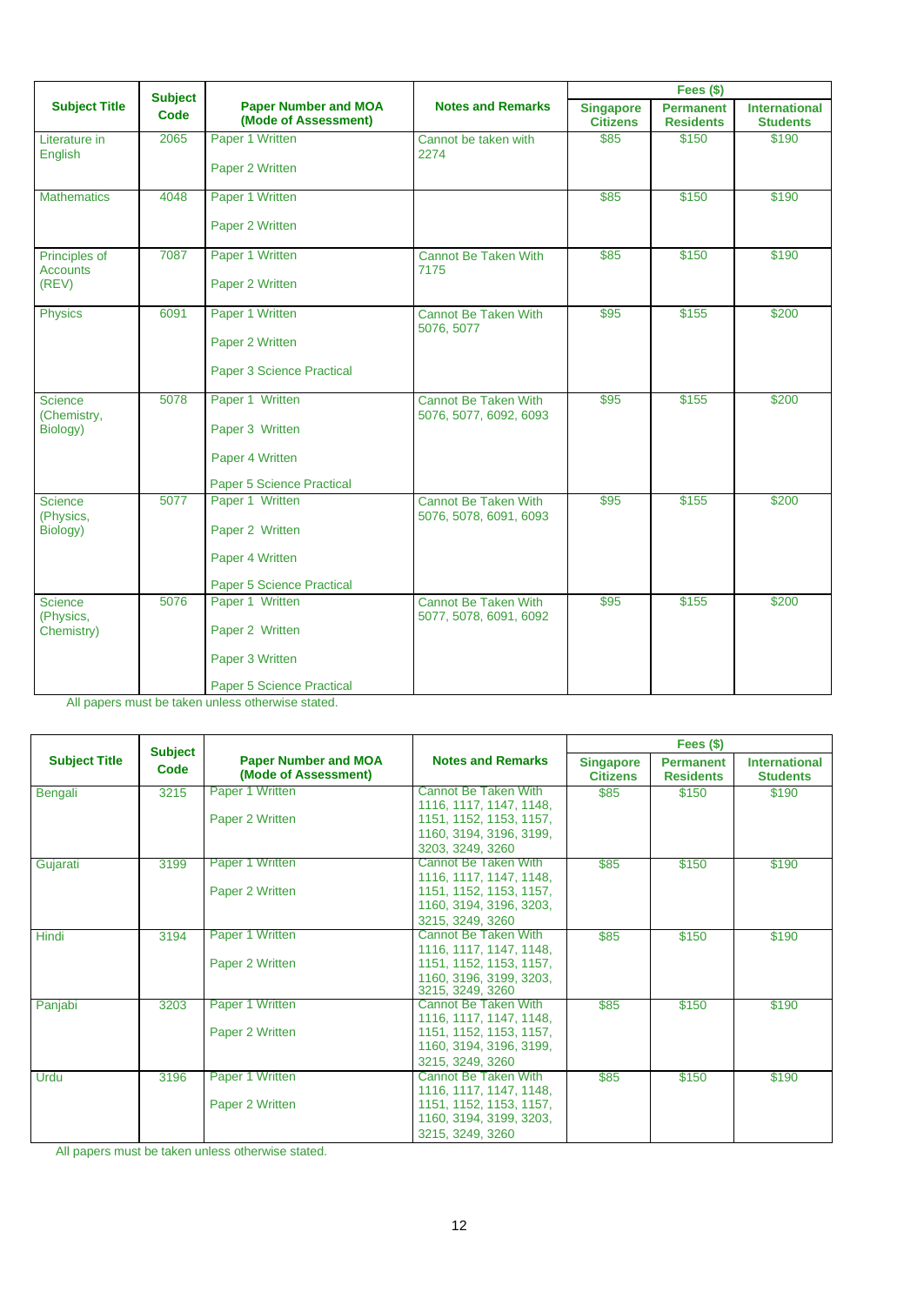|                      | <b>Subject</b> |                                                     |                                                                                                                                                                   | Fees (\$)                           |                                      |                                         |  |
|----------------------|----------------|-----------------------------------------------------|-------------------------------------------------------------------------------------------------------------------------------------------------------------------|-------------------------------------|--------------------------------------|-----------------------------------------|--|
| <b>Subject Title</b> | Code           | <b>Paper Number and MOA</b><br>(Mode of Assessment) | <b>Notes and Remarks</b>                                                                                                                                          | <b>Singapore</b><br><b>Citizens</b> | <b>Permanent</b><br><b>Residents</b> | <b>International</b><br><b>Students</b> |  |
| French               | 3917           | Written<br>Paper 1                                  | <b>Cannot Be Taken With</b>                                                                                                                                       | \$95                                | \$155                                | \$200                                   |  |
|                      |                | Paper <sub>2</sub><br>Written                       | 1133, 1135, 1136, 1166,<br>3034, 3249, 3260, 3918,<br>3919                                                                                                        |                                     |                                      |                                         |  |
|                      |                | Paper <sub>3</sub><br>Listening<br>Comprehension    |                                                                                                                                                                   |                                     |                                      |                                         |  |
|                      |                | Paper <sub>4</sub><br>Oral                          |                                                                                                                                                                   |                                     |                                      |                                         |  |
| German               | 3918           | Written<br>Paper 1                                  | <b>Cannot Be Taken With</b>                                                                                                                                       | \$95                                | \$155                                | \$200                                   |  |
|                      |                | Paper <sub>2</sub><br>Written                       | 1133, 1135, 1136, 1166,<br>3034, 3249, 3260, 3917,                                                                                                                |                                     |                                      |                                         |  |
|                      |                | Paper 3<br>Listening<br>Comprehension               | 3919                                                                                                                                                              |                                     |                                      |                                         |  |
|                      |                | Paper 4<br>Oral                                     |                                                                                                                                                                   |                                     |                                      |                                         |  |
| Arabic               | 3186           | <b>Written</b><br>Paper 1                           |                                                                                                                                                                   | \$85                                | \$150                                | \$190                                   |  |
|                      | 3249           | Paper <sub>2</sub><br>Written<br>Paper 1 Written    | <b>Cannot Be Taken With</b>                                                                                                                                       | \$85                                | \$150                                | \$190                                   |  |
| <b>Burmese</b>       |                |                                                     | 1116, 1117, 1133, 1135,<br>1136, 1147, 1148, 1157,<br>1160, 1166, 3034, 3194,<br>3196, 3199, 3203, 3215,<br>3260, 3917, 3918, 3919                                |                                     |                                      |                                         |  |
| Japanese             | 3919           | Written<br>Paper 1<br>Paper <sub>2</sub><br>Written | <b>Cannot Be Taken With</b><br>1133, 1135, 1136, 1166,<br>3034, 3249, 3260, 3917,                                                                                 | \$95                                | \$155                                | \$200                                   |  |
|                      |                | Paper 3<br>Listening<br>Comprehension               | 3918                                                                                                                                                              |                                     |                                      |                                         |  |
|                      |                | Paper 4<br>Oral                                     |                                                                                                                                                                   |                                     |                                      |                                         |  |
| Thai                 | 3260           | Paper 1 Written                                     | <b>Cannot Be Taken With</b><br>1116, 1117, 1133, 1135,<br>1136, 1147, 1148, 1157,<br>1160, 1166, 3034, 3194,<br>3196, 3199, 3203, 3215,<br>3249, 3917, 3918, 3919 | \$85                                | \$150                                | \$190                                   |  |
| Spanish              | 3034           | Written<br>Paper 1                                  | <b>Cannot Be Taken With</b><br>1133, 1135, 1136, 1166,                                                                                                            | \$95                                | \$155                                | \$200                                   |  |
|                      |                | Paper <sub>2</sub><br>Written                       | 3249, 3260, 3917, 3918,                                                                                                                                           |                                     |                                      |                                         |  |
|                      |                | Paper <sub>3</sub><br>Listening<br>Comprehension    | 3919                                                                                                                                                              |                                     |                                      |                                         |  |
|                      |                | Oral<br>Paper 4                                     |                                                                                                                                                                   |                                     |                                      |                                         |  |

#### **LOCAL SUBJECTS**

|                       | <b>Subject</b> |                                                     |                                                                               | Fees $($ \$)                        |                                      |                                         |  |
|-----------------------|----------------|-----------------------------------------------------|-------------------------------------------------------------------------------|-------------------------------------|--------------------------------------|-----------------------------------------|--|
| <b>Subject Title</b>  | Code           | <b>Paper Number and MOA</b><br>(Mode of Assessment) | <b>Notes and Remarks</b>                                                      | <b>Singapore</b><br><b>Citizens</b> | <b>Permanent</b><br><b>Residents</b> | <b>International</b><br><b>Students</b> |  |
| <b>Higher Chinese</b> | 1116           | Paper 1 Written                                     | <b>Cannot Be Taken With</b>                                                   | \$65                                | \$120                                | \$160                                   |  |
|                       |                | Paper 2 Written                                     | 1117, 1147, 1148,<br>1151, 1152, 1153, 1157,<br>1160, 1166, 3194, 3196,       |                                     |                                      |                                         |  |
|                       |                | Paper 3 Oral                                        | 3199, 3203, 3215, 3249,<br>3260                                               |                                     |                                      |                                         |  |
| <b>Higher Malay</b>   | 1117           | Paper 1 Written                                     | Cannot Be Taken With                                                          | \$65                                | \$120                                | \$160                                   |  |
|                       |                | Paper 2 Written                                     | 1116, 1133, 1136, 1147,<br>1148, 1151, 1152, 1153,<br>1157, 1160, 3194, 3196, |                                     |                                      |                                         |  |
|                       |                | Paper 3 Oral                                        | 3199, 3203, 3215, 3249.<br>3260                                               |                                     |                                      |                                         |  |
| <b>Higher Tamil</b>   | 1147           | Paper 1 Written                                     | <b>Cannot Be Taken With</b><br>1116, 1117, 1148, 1151,                        | \$65                                | \$120                                | \$160                                   |  |
|                       |                | Paper 2 Written                                     | 1152, 1153, 1157, 1160,<br>3194, 3196, 3199, 3203,                            |                                     |                                      |                                         |  |
|                       |                | Paper 3 Oral                                        | 3215, 3249, 3260                                                              |                                     |                                      |                                         |  |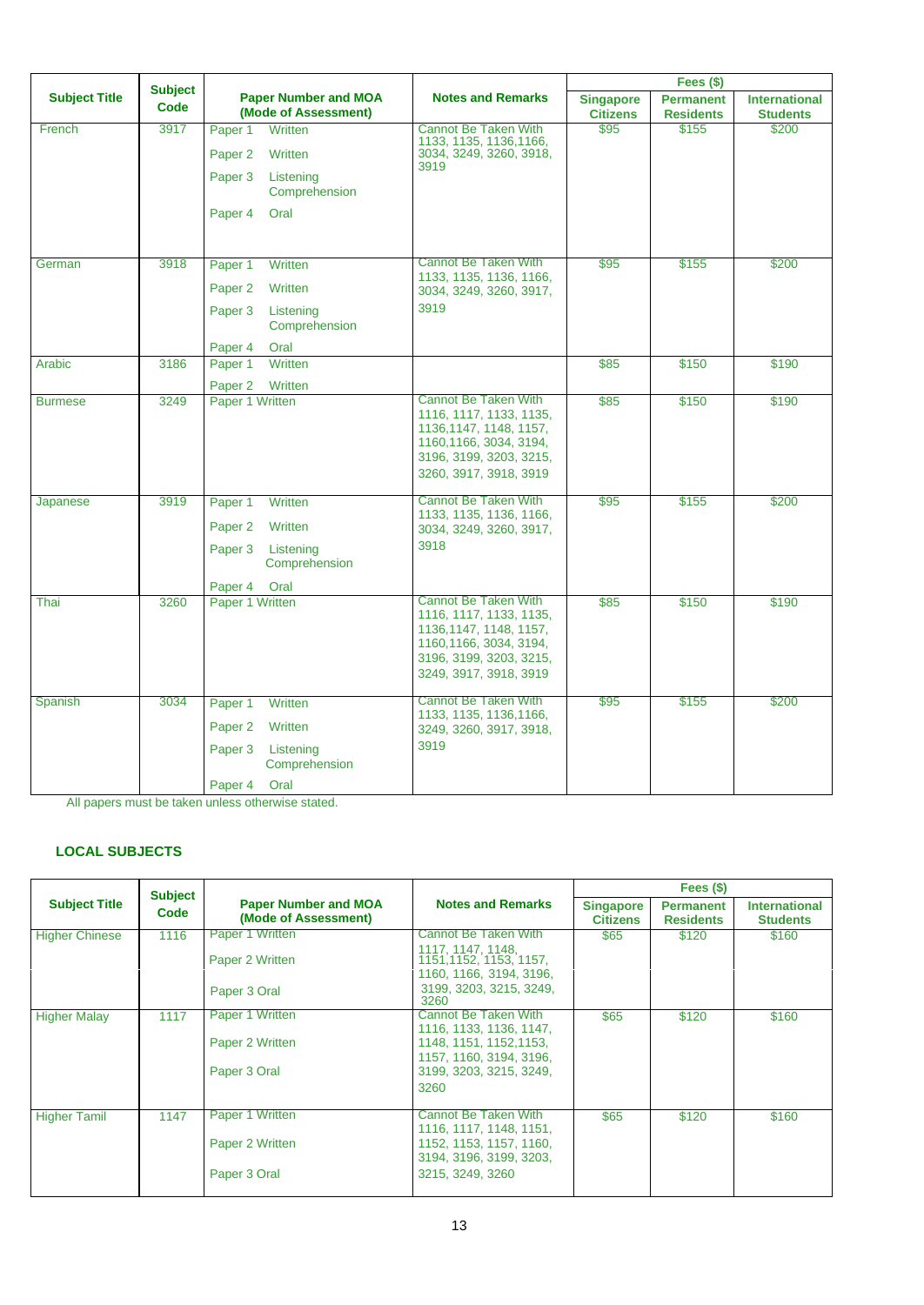|                      | <b>Subject</b> |                                                     |                                                    |                                     | Fees $($ \$)                         |                                         |  |  |
|----------------------|----------------|-----------------------------------------------------|----------------------------------------------------|-------------------------------------|--------------------------------------|-----------------------------------------|--|--|
| <b>Subject Title</b> | Code           | <b>Paper Number and MOA</b><br>(Mode of Assessment) | <b>Notes and Remarks</b>                           | <b>Singapore</b><br><b>Citizens</b> | <b>Permanent</b><br><b>Residents</b> | <b>International</b><br><b>Students</b> |  |  |
| Chinese              | 1160           | Paper 1 Written                                     | Cannot Be Taken With<br>1116, 1117, 1147, 1148,    | \$65                                | \$120                                | \$160                                   |  |  |
|                      |                | Paper 2 Written                                     | 1151, 1152, 1157, 1166,<br>3194, 3196, 3199, 3203, |                                     |                                      |                                         |  |  |
|                      |                | Paper 3 Oral & Listening<br>Comprehension           | 3215, 3249, 3260                                   |                                     |                                      |                                         |  |  |
| Malay                | 1148           | Paper 1 Written                                     | Cannot Be Taken With<br>1116, 1117, 1133, 1136,    | \$65                                | \$120                                | \$160                                   |  |  |
|                      |                | Paper 2 Written                                     | 1147, 1152, 1153, 1157,<br>1160, 3194, 3196, 3199, |                                     |                                      |                                         |  |  |
|                      |                | Paper 3 Oral & Listening<br>Comprehension           | 3203, 3215, 3249, 3260                             |                                     |                                      |                                         |  |  |
| Tamil                | 1157           | Paper 1 Written                                     | Cannot Be Taken With<br>1116, 1117, 1147, 1148,    | \$65                                | \$120                                | \$160                                   |  |  |
|                      |                | Paper 2 Written                                     | 1151, 1153, 1160, 3194,<br>3196, 3199, 3203, 3215, |                                     |                                      |                                         |  |  |
|                      |                | Paper 3 Oral & Listening<br>Comprehension           | 3249, 3260                                         |                                     |                                      |                                         |  |  |

| <b>Subject Title</b>                  | <b>Subject</b><br>Code | <b>Paper Number and MOA</b><br>(Mode of Assessment) | <b>Notes and Remarks</b> | Fees (\$)                           |                               |                                         |  |
|---------------------------------------|------------------------|-----------------------------------------------------|--------------------------|-------------------------------------|-------------------------------|-----------------------------------------|--|
|                                       |                        |                                                     |                          | <b>Singapore</b><br><b>Citizens</b> | Permanent<br><b>Residents</b> | <b>International</b><br><b>Students</b> |  |
| <b>Islamic Religious</b><br>Knowledge | 2080                   | Paper 1 Written<br>Paper 2 Written                  |                          | \$55                                | \$115                         | \$150                                   |  |

All papers must be taken unless otherwisestated.

|                          | <b>Subject</b><br>Code | <b>Paper Number and MOA</b><br>(Mode of Assessment) |                                                                     | Fees $(§)$                          |                                      |                                         |  |
|--------------------------|------------------------|-----------------------------------------------------|---------------------------------------------------------------------|-------------------------------------|--------------------------------------|-----------------------------------------|--|
| <b>Subject Title</b>     |                        |                                                     | <b>Notes and Remarks</b>                                            | <b>Singapore</b><br><b>Citizens</b> | <b>Permanent</b><br><b>Residents</b> | <b>International</b><br><b>Students</b> |  |
| Literature in<br>Chinese | 2031                   | Paper 1 Written<br>Paper 2 Written                  | Cannot be taken with<br>1153, 2032, 2033, 2287,<br>2288, 2289       | \$55                                | \$115                                | \$150                                   |  |
| Literature in<br>Malay   | 2032                   | Paper 1 Written<br>Paper 2 Written                  | Cannot be taken with<br>1136, 1153, 2031, 2033,<br>2287, 2288, 2289 | \$55                                | \$115                                | \$150                                   |  |
| Literature in Tamil      | 2033                   | Paper 1 Written<br>Paper 2 Written                  | Cannot be taken with<br>1153, 2031, 2032, 2287<br>2288, 2289        | \$55                                | \$115                                | \$150                                   |  |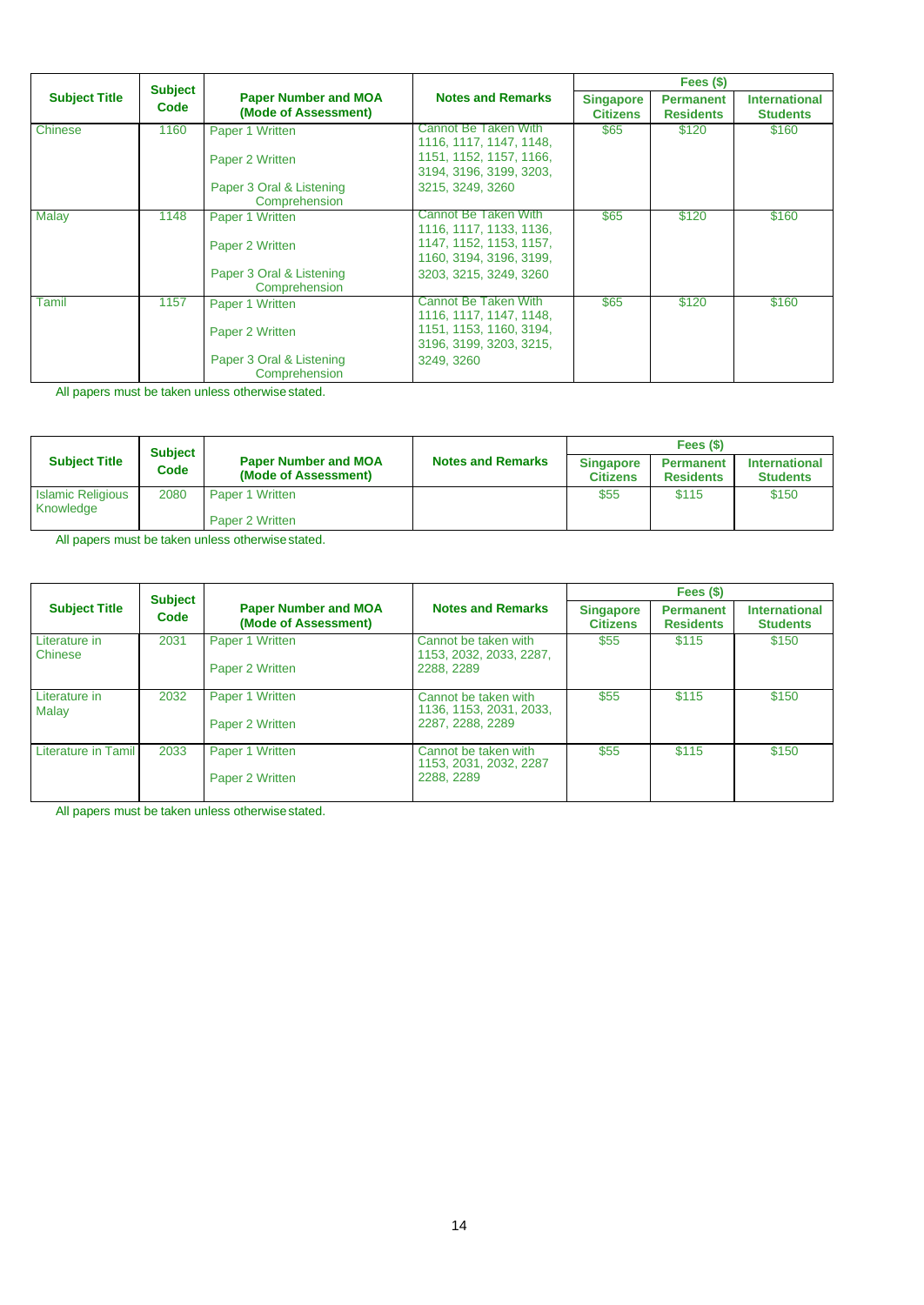## <span id="page-16-0"></span>**ANNEX A: SUBJECTS EXAMINED AT GCE A- AND AO- LEVEL**

#### **CAMBRIDGE SUBJECTS**

| <b>Subject Title</b> |      | <b>Subject</b><br>Code | <b>Paper Number and MOA</b><br>(Mode of Assessment) | <b>Notes and Remarks</b> | Fees $(§)$                   |                               |                                         |
|----------------------|------|------------------------|-----------------------------------------------------|--------------------------|------------------------------|-------------------------------|-----------------------------------------|
|                      | ΑO   | A                      |                                                     |                          | Singapore<br><b>Citizens</b> | Permanent<br><b>Residents</b> | <b>International</b><br><b>Students</b> |
| Arabic               | 8187 |                        | Paper 2 Written<br>Paper 3 Written                  |                          | \$105                        | \$250                         | \$325                                   |

All papers must be taken unless otherwise stated.

#### **LOCAL SUBJECTS**

| <b>Subject Title</b> | <b>Subject</b><br>Code |      | <b>Paper Number and MOA</b><br>(Mode of Assessment) | <b>Notes and Remarks</b>                                                                        | Fees $($)$                          |                                      |                                         |  |
|----------------------|------------------------|------|-----------------------------------------------------|-------------------------------------------------------------------------------------------------|-------------------------------------|--------------------------------------|-----------------------------------------|--|
|                      | AO                     | A    |                                                     |                                                                                                 | <b>Singapore</b><br><b>Citizens</b> | <b>Permanent</b><br><b>Residents</b> | <b>International</b><br><b>Students</b> |  |
| <b>Islamic Law</b>   | 8058                   |      | Paper 1 Written<br>Paper 2 Written                  | For the GCE AO-level<br>entry, only Paper 1 is to<br>be taken.<br>Cannot be taken with<br>9018. | \$55                                | \$190                                | \$265                                   |  |
| <b>Islamic Law</b>   |                        | 9018 |                                                     | For the GCE A-level<br>entry, both papers<br>must be taken.<br>Cannot be taken with<br>8058.    | \$70                                | \$220                                | \$290                                   |  |
| Islamic<br>Theology  | 8059                   |      | Paper 1 Written<br>Paper 2 Written                  | For the GCE AO-level<br>entry, only Paper 1 is to<br>be taken.<br>Cannot be taken with<br>9019. | \$55                                | \$190                                | \$265                                   |  |
| Islamic<br>Theology  |                        | 9019 |                                                     | For the GCE A-level<br>entry, both papers<br>must be taken.<br>Cannot be taken with<br>8059.    | \$70                                | \$220                                | \$290                                   |  |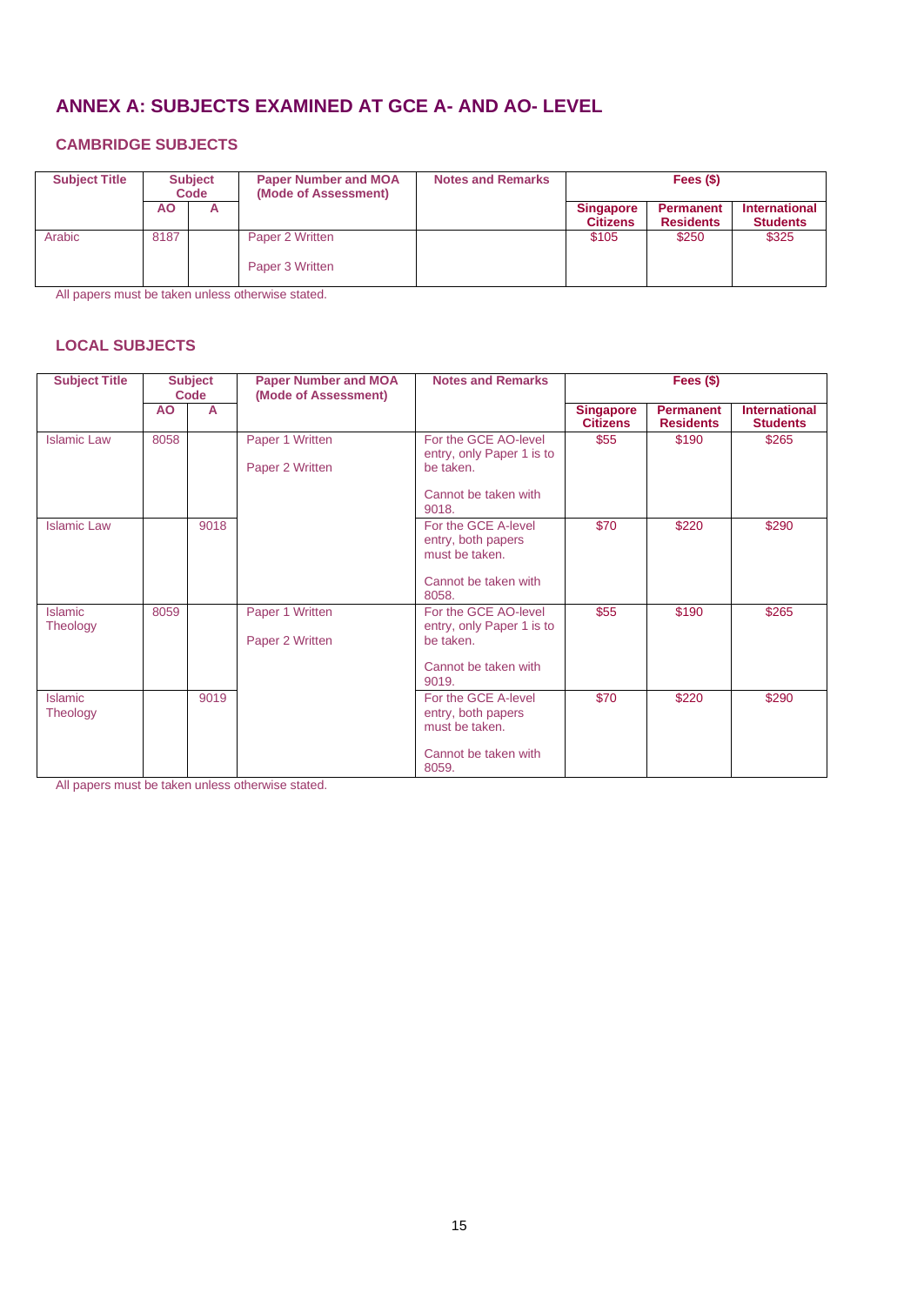## <span id="page-17-0"></span>**ANNEX A: SUBJECTS EXAMINED AT GCE H1 AND H2 LEVEL**

#### **CAMBRIDGE SUBJECTS**

| <b>Subject Title</b> | <b>Subject Code</b> |                | <b>Paper Number and MOA</b> | <b>Notes</b>                             |                                     | Fees $($)$                           |                                         |
|----------------------|---------------------|----------------|-----------------------------|------------------------------------------|-------------------------------------|--------------------------------------|-----------------------------------------|
|                      | <b>H1</b>           | H <sub>2</sub> | (Mode of Assessment)        |                                          | <b>Singapore</b><br><b>Citizens</b> | <b>Permanent</b><br><b>Residents</b> | <b>International</b><br><b>Students</b> |
| Art                  | 8879                |                | Paper 1 Written             | Cannot be taken with<br>9750, 9818       | \$105                               | \$250                                | \$325                                   |
| <b>Biology</b>       | 8876                |                | Paper 1 Written             | Cannot be taken with<br>9744, 9816, T101 | \$105                               | \$250                                | \$325                                   |
|                      |                     |                | Paper 2 Written             |                                          |                                     |                                      |                                         |
| <b>Biology</b>       |                     | 9744           | Paper 1 Written             | Cannot be taken with<br>8876             | \$160                               | \$320                                | \$385                                   |
|                      |                     |                | Paper 2 Written             |                                          |                                     |                                      |                                         |
|                      |                     |                | Paper 3 Written             |                                          |                                     |                                      |                                         |
|                      |                     |                | Paper 4 Science Practical   |                                          |                                     |                                      |                                         |
| Chemistry            | 8873                |                | Paper 1 Written             | Cannot be taken with<br>9729, 9813       | \$105                               | \$250                                | \$325                                   |
|                      |                     |                | Paper 2 Written             |                                          |                                     |                                      |                                         |
| Chemistry            |                     | 9729           | Paper 1 Written             | Cannot be taken with<br>8873             | \$160                               | \$320                                | \$385                                   |
|                      |                     |                | Paper 2 Written             |                                          |                                     |                                      |                                         |
|                      |                     |                | Paper 3 Written             |                                          |                                     |                                      |                                         |
|                      |                     |                | Paper 4 Science Practical   |                                          |                                     |                                      |                                         |
| <b>China Studies</b> | 8628                |                | Paper 1 Written             | Cannot be taken with<br>9628, 9629       | \$105                               | \$250                                | \$325                                   |
| in English           |                     |                |                             |                                          |                                     |                                      |                                         |

All papers must be taken unless otherwisestated.

| <b>Subject Title</b>                |                | <b>Subject Code</b> | <b>Paper Number and MOA</b>        | <b>Notes</b>                       |                                     | Fees (\$)                            |                                         |
|-------------------------------------|----------------|---------------------|------------------------------------|------------------------------------|-------------------------------------|--------------------------------------|-----------------------------------------|
|                                     | H <sub>1</sub> | H <sub>2</sub>      | (Mode of Assessment)               |                                    | <b>Singapore</b><br><b>Citizens</b> | <b>Permanent</b><br><b>Residents</b> | <b>International</b><br><b>Students</b> |
| Economics                           | 8823           |                     | Paper 1 Written                    | Cannot be taken with<br>9757       | \$105                               | \$250                                | \$325                                   |
| Economics                           |                | 9757                | Paper 1 Written<br>Paper 2 Written | Cannot be taken with<br>8823       | \$150                               | \$305                                | \$375                                   |
| English Language<br>and Linguistics |                | 9508                | Paper 1 Written<br>Paper 2 Written |                                    | \$150                               | \$305                                | \$375                                   |
| <b>General Paper</b>                | 8807           |                     | Paper 1 Written<br>Paper 2 Written | Cannot be taken with<br>9759       | \$105                               | \$250                                | \$325                                   |
| Geography                           | 8813           |                     | Paper 1 Written                    | Cannot be taken with<br>9751, 9822 | \$105                               | \$250                                | \$325                                   |
| Geography                           |                | 9751                | Paper 1 Written<br>Paper 2 Written | Cannot be taken with<br>8813       | \$150                               | \$305                                | \$375                                   |
| <b>History</b>                      | 8821           |                     | Paper 1 Written                    | Cannot be taken with<br>9752       | \$105                               | \$250                                | \$325                                   |
| <b>History</b>                      |                | 9752                | Paper 1 Written<br>Paper 2 Written | Cannot be taken with<br>8821       | \$150                               | \$305                                | \$375                                   |
| Literature in<br>English            | 8832           |                     | Paper 1 Written                    | Cannot be taken with<br>9509       | \$105                               | \$250                                | \$325                                   |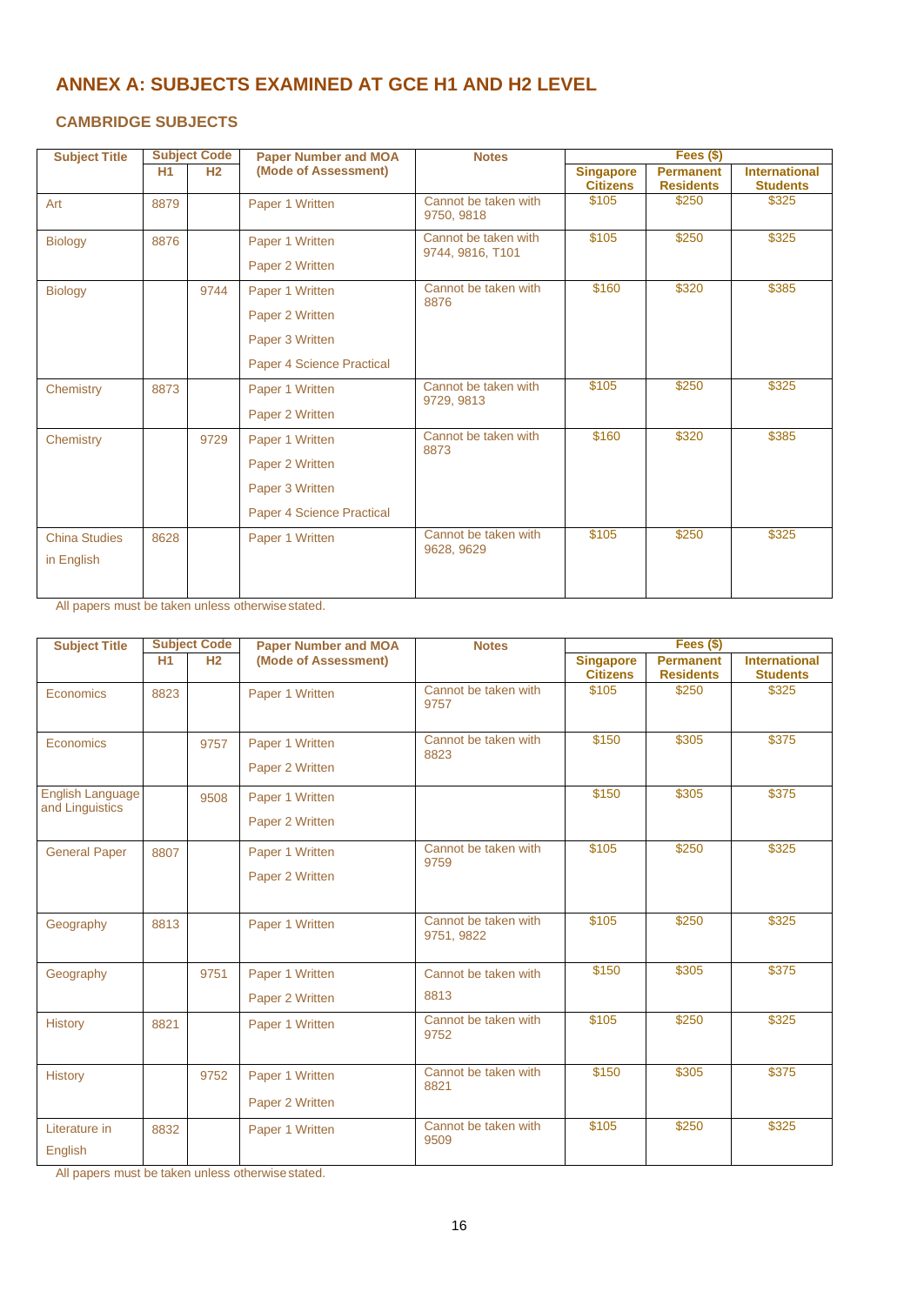| <b>Subject Title</b>     | <b>Subject Code</b> |      | <b>Paper Number and MOA</b>        | <b>Notes</b>                             | Fees $($)$                          |                                      |                                         |  |
|--------------------------|---------------------|------|------------------------------------|------------------------------------------|-------------------------------------|--------------------------------------|-----------------------------------------|--|
|                          | <b>H1</b>           | H2   | (Mode of Assessment)               |                                          | <b>Singapore</b><br><b>Citizens</b> | <b>Permanent</b><br><b>Residents</b> | <b>International</b><br><b>Students</b> |  |
| Literature in<br>English |                     | 9509 | Paper 1 Written                    | Cannot be taken with<br>8832             | \$150                               | \$305                                | \$375                                   |  |
|                          |                     |      | Paper 2 Written                    | Paper 2 cannot be<br>taken with 9509/3   |                                     |                                      |                                         |  |
|                          |                     |      | Paper 3 Written                    | Paper 3 cannot be<br>taken with 9509/2   |                                     |                                      |                                         |  |
| Management of            |                     | 9587 | Paper 1 Written                    |                                          | \$150                               | \$305                                | \$375                                   |  |
| <b>Business</b>          |                     |      | Paper 2 Written                    |                                          |                                     |                                      |                                         |  |
| <b>Mathematics</b>       | 8865                |      | Paper 1 Written                    | Cannot be taken with<br>9649, 9758, 9820 | \$105                               | \$250                                | \$325                                   |  |
| <b>Mathematics</b>       |                     | 9758 | Paper 1 Written                    | Cannot be taken with<br>8865             | \$150                               | \$305                                | \$375                                   |  |
| <b>Further</b>           |                     | 9649 | Paper 2 Written<br>Paper 1 Written | Cannot be taken with                     | \$150                               | \$305                                | \$375                                   |  |
| <b>Mathematics</b>       |                     |      |                                    | 8865                                     |                                     |                                      |                                         |  |
|                          |                     |      | Paper 2 Written                    | Must be taken with<br>9758               |                                     |                                      |                                         |  |
|                          |                     |      |                                    |                                          |                                     |                                      |                                         |  |
| <b>Physics</b>           | 8867                |      | Paper 1 Written<br>Paper 2 Written | Cannot be taken with<br>9749, 9814, T302 | \$105                               | \$250                                | \$325                                   |  |
| Physics                  |                     | 9749 | Paper 1 Written                    | Cannot be taken with<br>8867             | \$160                               | \$320                                | \$385                                   |  |
|                          |                     |      | Paper 2 Written                    |                                          |                                     |                                      |                                         |  |
|                          |                     |      | Paper 3 Written                    |                                          |                                     |                                      |                                         |  |
|                          |                     |      | Paper 4 Science Practical          |                                          |                                     |                                      |                                         |  |
| Principles of            |                     | 9593 | Paper 1 Written                    |                                          | \$150                               | \$305                                | \$375                                   |  |
| Accounting               |                     |      | Paper 2 Written                    |                                          |                                     |                                      |                                         |  |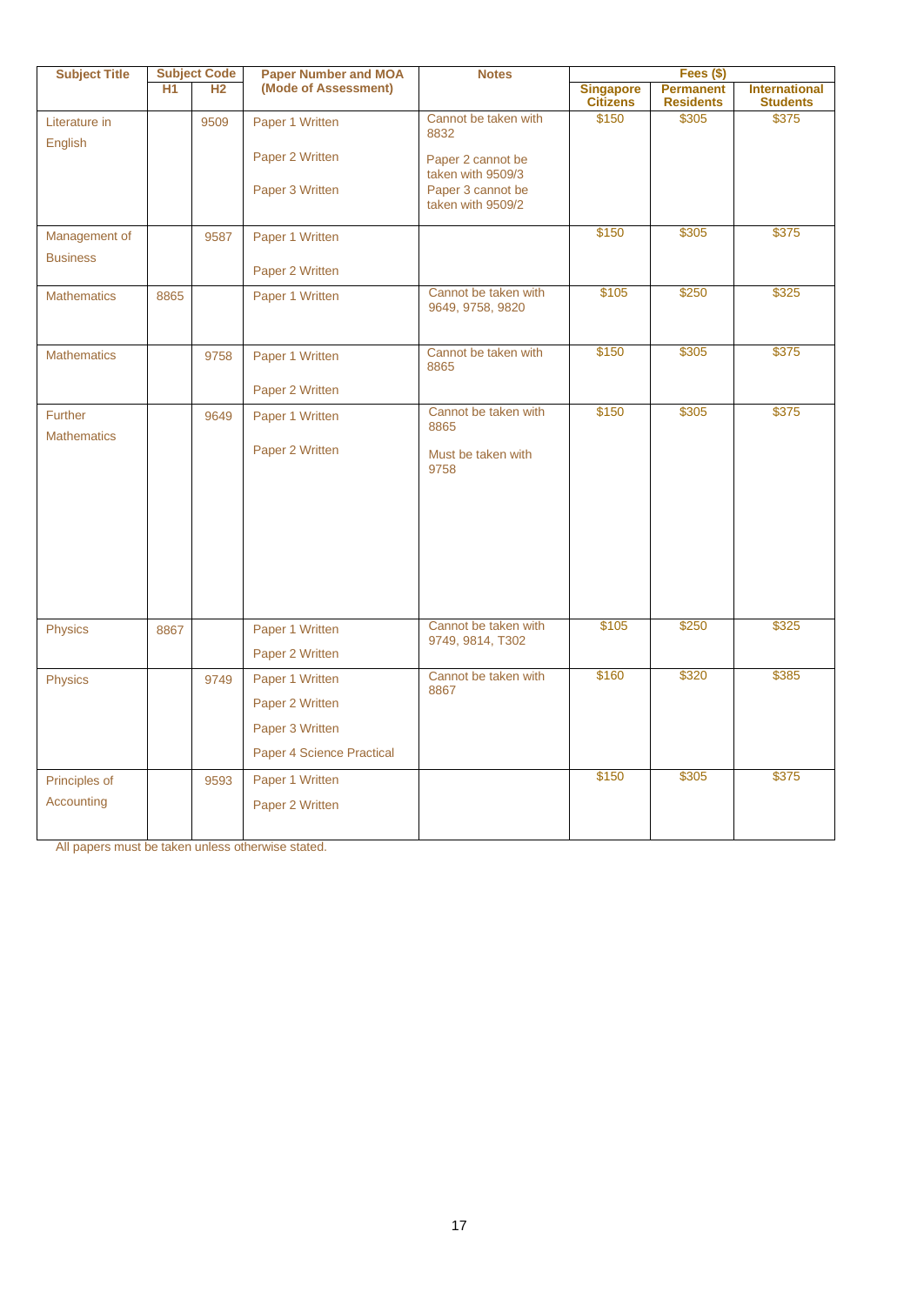| <b>Subject Title</b><br><b>Subject Code</b> |                | <b>Paper Number and MOA</b> | <b>Notes</b>                                                                             | Fees (\$)                           |                                      |                                         |  |
|---------------------------------------------|----------------|-----------------------------|------------------------------------------------------------------------------------------|-------------------------------------|--------------------------------------|-----------------------------------------|--|
| H <sub>1</sub>                              | H <sub>2</sub> | (Mode of Assessment)        |                                                                                          | <b>Singapore</b><br><b>Citizens</b> | <b>Permanent</b><br><b>Residents</b> | <b>International</b><br><b>Students</b> |  |
|                                             | 9571           | Paper 1 Written             | To offer this subject,                                                                   | \$70                                | \$220                                | \$290                                   |  |
|                                             |                | Paper 2 Written             | candidates must have                                                                     |                                     |                                      |                                         |  |
|                                             |                |                             | at least a A2 grade<br>(i)                                                               |                                     |                                      |                                         |  |
|                                             |                |                             | in GCE O-Level                                                                           |                                     |                                      |                                         |  |
|                                             |                |                             | <b>English Language</b>                                                                  |                                     |                                      |                                         |  |
|                                             |                |                             | and GCE O-Level                                                                          |                                     |                                      |                                         |  |
|                                             |                |                             | <b>Chinese Language</b>                                                                  |                                     |                                      |                                         |  |
|                                             |                |                             | <b>OR</b>                                                                                |                                     |                                      |                                         |  |
|                                             |                |                             | at least a A2 grade<br>(ii)                                                              |                                     |                                      |                                         |  |
|                                             |                |                             | in GCE O-Level                                                                           |                                     |                                      |                                         |  |
|                                             |                |                             | English Language                                                                         |                                     |                                      |                                         |  |
|                                             |                |                             | and at least a B3                                                                        |                                     |                                      |                                         |  |
|                                             |                |                             | grade in GCE O-                                                                          |                                     |                                      |                                         |  |
|                                             |                |                             | <b>Level Higher</b>                                                                      |                                     |                                      |                                         |  |
|                                             |                |                             | Chinese Language                                                                         |                                     |                                      |                                         |  |
|                                             |                |                             | Cannot be taken with<br>8611, 8613, 8614,<br>8829, 8836, 8837, 9573,<br>9574, 9576, 9577 |                                     |                                      |                                         |  |
|                                             |                |                             |                                                                                          |                                     | , 8656, 8657, 8827, 8828,            |                                         |  |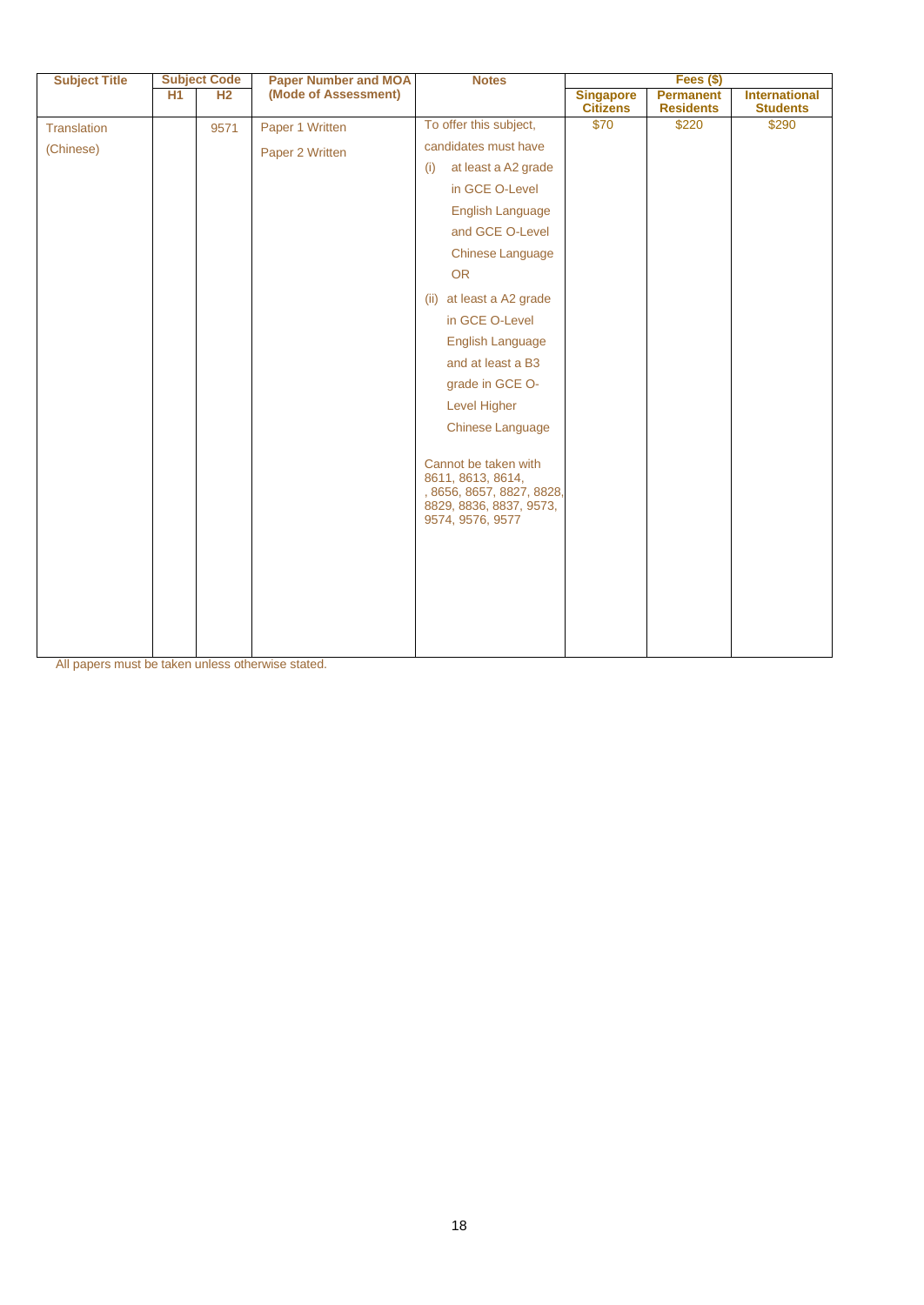| <b>Subject Title</b> |      | <b>Subject Code</b> | <b>Paper Number and MOA</b> | <b>Notes</b>                                                                                                                         |                                     | Fees $($)$                           |                                         |
|----------------------|------|---------------------|-----------------------------|--------------------------------------------------------------------------------------------------------------------------------------|-------------------------------------|--------------------------------------|-----------------------------------------|
|                      | H1   | H <sub>2</sub>      | (Mode of Assessment)        |                                                                                                                                      | <b>Singapore</b><br><b>Citizens</b> | <b>Permanent</b><br><b>Residents</b> | <b>International</b><br><b>Students</b> |
| Bengali              | 8827 |                     | Paper 1 Written             | Cannot be taken with<br>8611, 8613, 8614,<br>, 8655,<br>8656, 8657, 8828, 8829,<br>8836, 8837, 9572, 9573,<br>9574, 9901, 9921, 9941 | \$105                               | \$250                                | \$325                                   |
| Gujarati             | 8828 |                     | Paper 1 Written             | Cannot be taken with<br>8611, 8613, 8614,<br>8655,<br>8656, 8657, 8827, 8829,<br>8836, 8837, 9572, 9573,<br>9574, 9901, 9921, 9941   | \$105                               | \$250                                | \$325                                   |
| Hindi                | 8829 |                     | Paper 1 Written             | Cannot be taken with<br>8611, 8613, 8614,<br>8655,<br>8656, 8657, 8827, 8828,<br>8836, 8837, 9572, 9573,<br>9574, 9901, 9921, 9941   | \$105                               | \$250                                | \$325                                   |
| Panjabi              | 8836 |                     | Paper 1 Written             | Cannot be taken with<br>8611, 8613, 8614,<br>8655.<br>8656, 8657, 8827, 8828,<br>8829, 8837, 9572, 9573,<br>9574, 9901, 9921, 9941   | \$105                               | \$250                                | \$325                                   |
| Urdu                 | 8837 |                     | Paper 1 Written             | Cannot be taken with<br>8611, 8613, 8614,<br>8655,<br>8656, 8657, 8827, 8828,<br>8829, 8836, 9572, 9573,<br>9574, 9901, 9921, 9941   | \$105                               | \$250                                | \$325                                   |

| <b>Subject Title</b> |      | <b>Subject Code</b> | <b>Paper Number and MOA</b> | <b>Notes</b>                       | Fees $($)$                          |                                      |                                         |
|----------------------|------|---------------------|-----------------------------|------------------------------------|-------------------------------------|--------------------------------------|-----------------------------------------|
|                      | H1   | H <sub>2</sub>      | (Mode of Assessment)        |                                    | <b>Singapore</b><br><b>Citizens</b> | <b>Permanent</b><br><b>Residents</b> | <b>International</b><br><b>Students</b> |
| French               | 8831 |                     | Paper 1 Oral                | Cannot be taken with<br>9578, 9735 | \$110                               | \$265                                | \$335                                   |
|                      |      |                     | Paper 2 Written             |                                    |                                     |                                      |                                         |
|                      |      |                     | Paper 3 Listening           |                                    |                                     |                                      |                                         |
|                      |      |                     | Comprehension               |                                    |                                     |                                      |                                         |
| German               | 8833 |                     | Paper 1 Oral                | Cannot be taken with<br>9736       | \$110<br>\$265                      |                                      | \$335                                   |
|                      |      |                     | Paper 2 Written             |                                    |                                     |                                      |                                         |
|                      |      |                     | Paper 3 Listening           |                                    |                                     |                                      |                                         |
|                      |      |                     | Comprehension               |                                    |                                     |                                      |                                         |
| Japanese             | 8835 |                     | Paper 1 Oral                | Cannot be taken with<br>9737       | \$110                               | \$265                                | \$335                                   |
|                      |      |                     | Paper 2 Written             |                                    |                                     |                                      |                                         |
|                      |      |                     |                             | Paper 3 Listening                  |                                     |                                      |                                         |
|                      |      |                     | Comprehension               |                                    |                                     |                                      |                                         |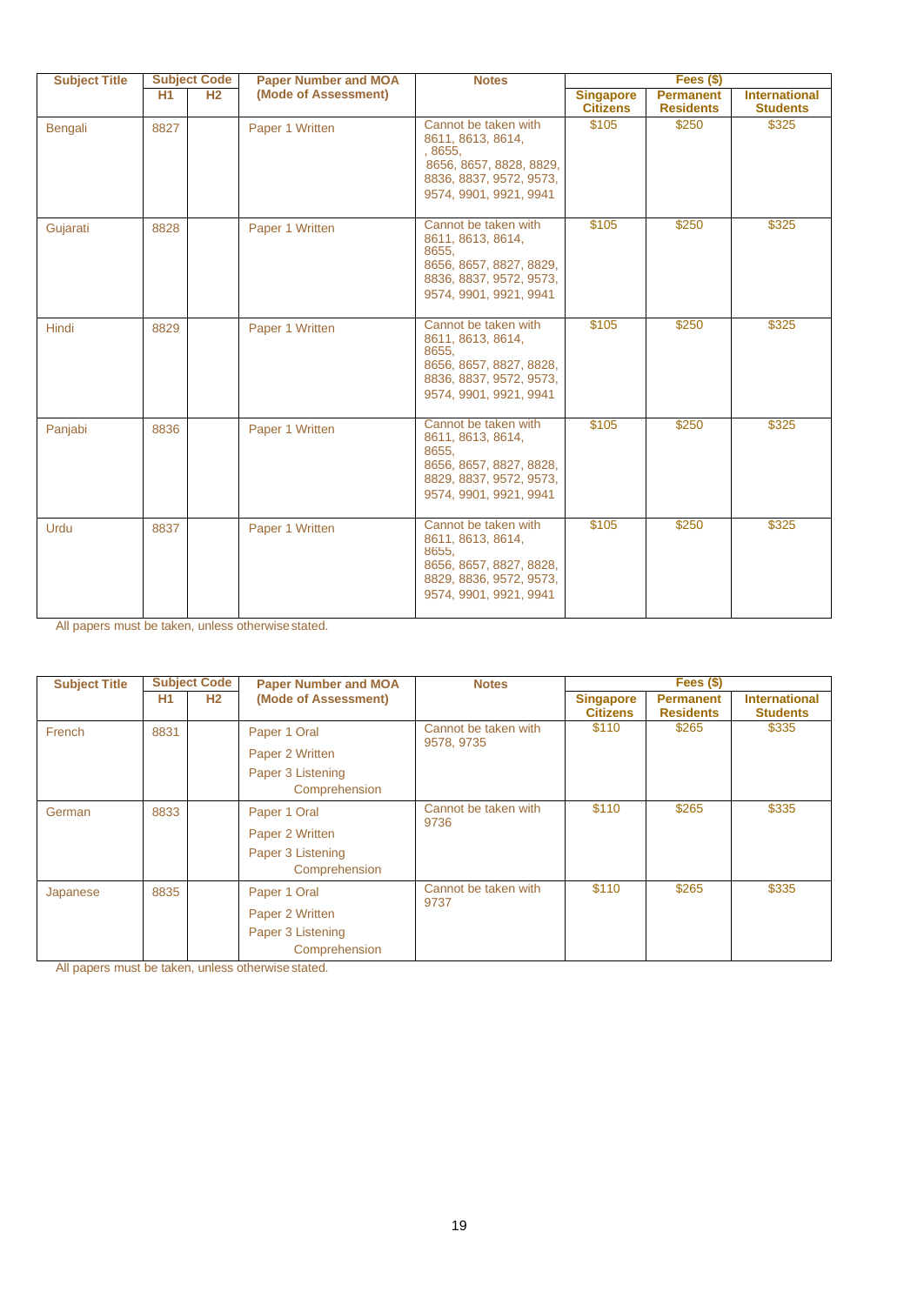#### **LOCAL SUBJECTS**

| <b>Subject Title</b>                  |                | <b>Subject Code</b><br><b>Paper Number and MOA</b><br><b>Notes and Remarks</b> |                                                              |                                                                                                                                     | Fees (\$)        |                  |                      |  |
|---------------------------------------|----------------|--------------------------------------------------------------------------------|--------------------------------------------------------------|-------------------------------------------------------------------------------------------------------------------------------------|------------------|------------------|----------------------|--|
|                                       | H <sub>1</sub> | H <sub>2</sub>                                                                 | (Mode of Assessment)                                         |                                                                                                                                     | <b>Singapore</b> | <b>Permanent</b> | <b>International</b> |  |
|                                       |                |                                                                                |                                                              |                                                                                                                                     | <b>Citizens</b>  | <b>Residents</b> | <b>Students</b>      |  |
| Chinese<br>Language<br>(Revised)      | 8655           |                                                                                | Paper 1 Written<br>Paper 2 Oral & Listening<br>Comprehension | Cannot Be Taken With<br>8613, 8614, 8656,<br>8657, 8827, 8828,<br>8829, 8836, 8837,<br>9573, 9574, 9576, 9577,<br>9901, 9921, 9941  | \$60             | \$210            | \$280                |  |
| <b>Malay</b><br>Language<br>(Revised) | 8656           |                                                                                | Paper 1 Written<br>Paper 2 Oral & Listening<br>Comprehension | Cannot Be Taken With<br>8611, 8614, 8655,<br>8657, 8827, 8828,<br>8829, 8836, 8837,<br>9571, 9572, 9574,<br>9901, 9921, 9941        | \$60             | \$210            | \$280                |  |
| <b>Tamil Language</b><br>(Revised)    | 8657           |                                                                                | Paper 1 Written<br>Paper 2 Oral & Listening<br>Comprehension | <b>Cannot Be Taken With</b><br>8611, 8613, 8655,<br>8656, 8827, 8828,<br>8829, 8836, 8837,<br>9571, 9572, 9573,<br>9901, 9921, 9941 | \$60             | \$210            | \$280                |  |

| <b>Subject Code</b><br><b>Subject Title</b>      |    |                | <b>Paper Number and MOA</b>                                       | <b>Notes</b>                                                                                                                                   | Fees $($)$                          |                                      |                                         |  |
|--------------------------------------------------|----|----------------|-------------------------------------------------------------------|------------------------------------------------------------------------------------------------------------------------------------------------|-------------------------------------|--------------------------------------|-----------------------------------------|--|
|                                                  | H1 | H <sub>2</sub> | (Mode of Assessment)                                              |                                                                                                                                                | <b>Singapore</b><br><b>Citizens</b> | <b>Permanent</b><br><b>Residents</b> | <b>International</b><br><b>Students</b> |  |
| Chinese<br>Language and<br>Literature            |    | 9572           | Paper 1 Written<br>Paper 2 Written (e-Exam)<br>Paper 3 Written    | Cannot be taken with<br>8611, 8613, 8614, 8656,<br>8657, 8827, 8828, 8829,<br>8836, 8837, 9573, 9574,<br>9575, 9576, 9577, 9921,<br>9941       | \$70                                | \$220                                | \$290                                   |  |
| Chinese<br>Language &<br>Literature<br>(Revised) |    | 9575           | Paper 01 Written<br>Paper 02 Written (e-Exam)<br>Paper 03 Written | Cannot be taken<br>with 8611, 8613,<br>8614, 8656, 8657,<br>8827, 8828, 8829,<br>8836, 8837, 9572,<br>9573, 9574, 9576,<br>9577, 9921, 9941.   | \$70                                | \$220                                | \$290                                   |  |
| Malay<br>Language and<br>Literature              |    | 9573           | Paper 1 Written<br>Paper 2 Written (e-Exam)<br>Paper 3 Written    | Cannot be taken with<br>8611, 8613, 8614, 8655,<br>8657, 8827, 8828, 8829,<br>8836, 8837, 9571, 9572,<br>9574, 9575, 9576, 9577,<br>9901, 9941 | \$70                                | \$220                                | \$290                                   |  |